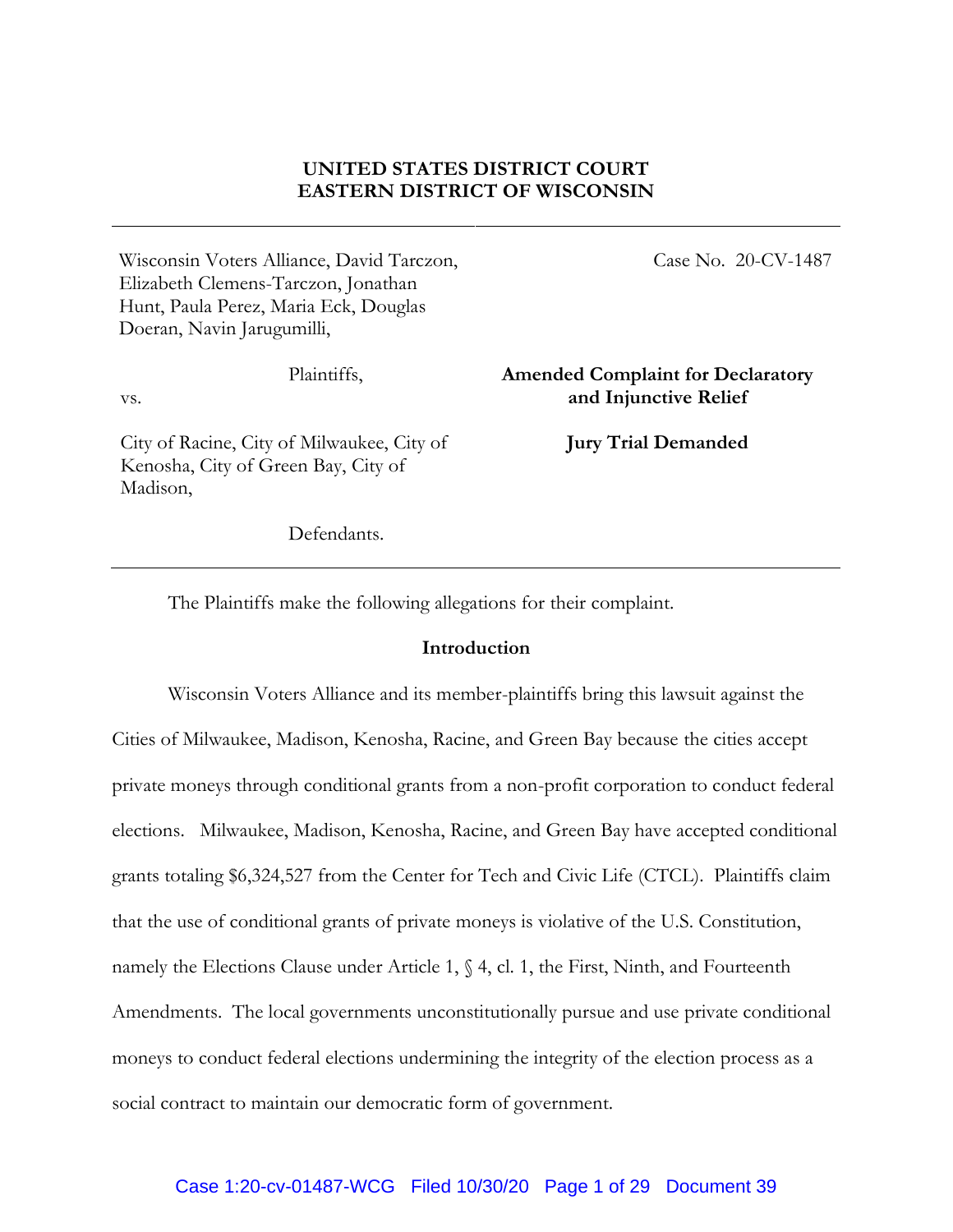### **Jurisdiction and Venue**

1. Plaintiffs invoke this Court's jurisdiction under 28 U.S.C. 1331 and 1343 for constitutional claims under the Elections Clause, U.S. Const. art. I, § 4, cl. 1, the First, Ninth, and Fourth Amendments.

2. Plaintiffs have private causes of action under 42 U.S.C. 1983 and under federal common law.

3. Venue is proper in this Court under 28 U.S.C. 1391 because the Defendants are Wisconsin municipalities, with offices within Wisconsin, and because the events or omissions giving rise to the claims presented occurred within Wisconsin.

### **Parties**

4. Wisconsin Voters Alliance is a Wisconsin non-profit corporation. The Wisconsin Voters Alliance is an organization with members who seek to ensure, as part of their association objectives, public confidence in the integrity of Wisconsin's elections, in election results and election systems, processes, procedures, and enforcement, and that public officials act in accordance with the law in exercising their obligations to the people of the State of Wisconsin. The Wisconsin Voters Alliance also works to protect the rights of its members whenever laws, statutes, rules, regulations, or government actions that threaten or impede implied or expressed rights or privileges afforded to them under our constitutions or laws or both. Its membership includes candidates seeking elective offices. The Wisconsin Voters Alliance has many members including the individual plaintiffs.

5. Plaintiff David Tarczon is an eligible Wisconsin voter residing in the City of Racine. He resides in the 1st Congressional District.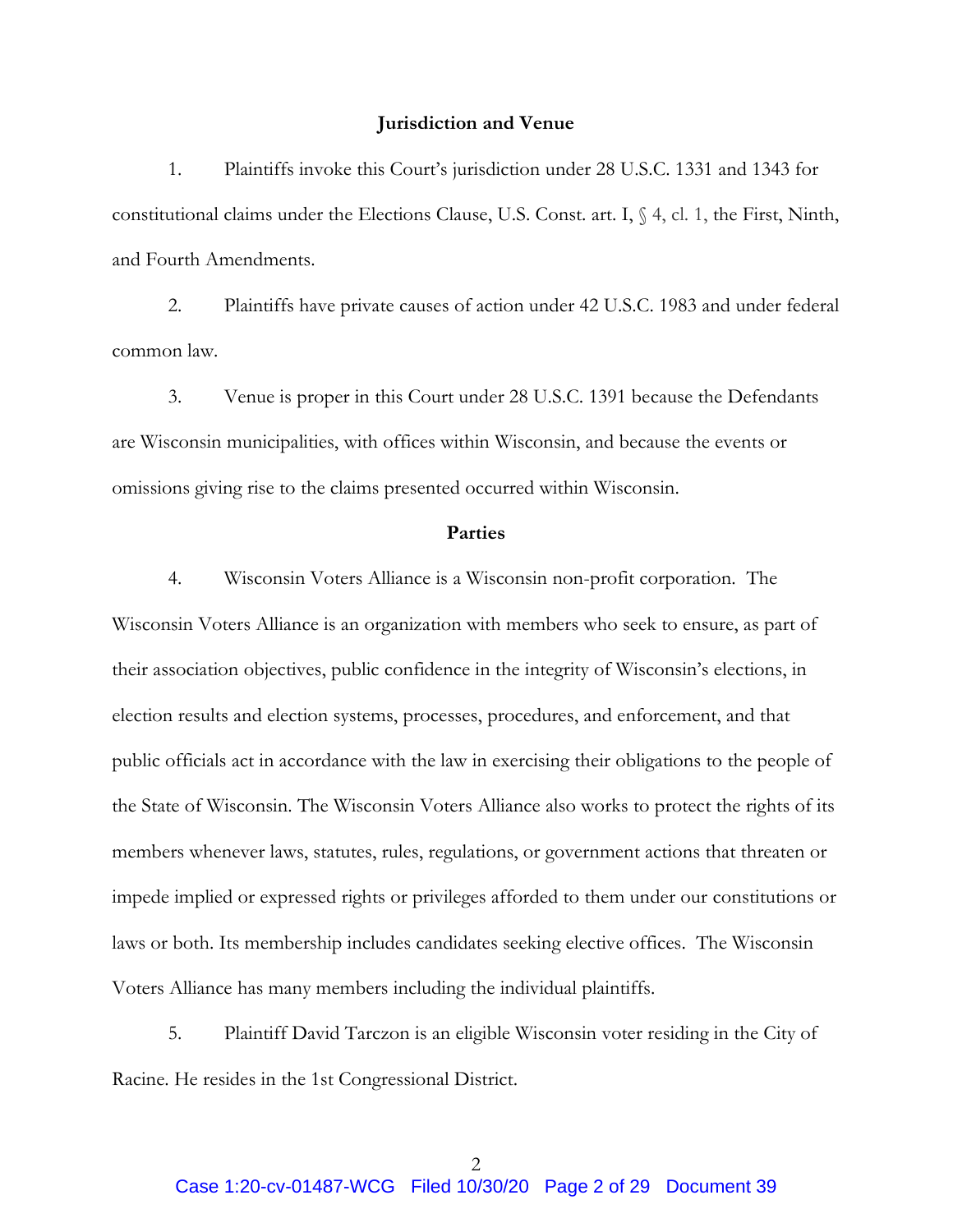6. Plaintiff Elizabeth Clemens-Tarczon is an eligible Wisconsin voter residing in the City of Racine. She resides in the 1st Congressional District.

7. Plaintiff Jonathan Hunt is an eligible Wisconsin voter residing in the City of Milwaukee. He resides in the 4th Congressional District.

8. Plaintiff Paula Perez is an eligible Wisconsin voter residing in the City of Kenosha. She resides in the 1st Congressional District.

9. Plaintiff Maria Eck is an eligible Wisconsin voter residing in the City of Green Bay. She resides in the 8th Congressional District.

10. Plaintiff Douglas Doeran an eligible Wisconsin voter residing in the City of Green Bay. He resides in the 8th Congressional District.

11. Plaintiff Navin Jarugumilli is an eligible Wisconsin voter residing in the City of Madison. He resides the 2nd Congressional District.

12. Defendant City of Racine is a Wisconsin local government located in the 1st Congressional District.

13. Defendant City of Milwaukee is a Wisconsin local government located in the 4th Congressional District.

14. Defendant City of Kenosha is a Wisconsin local government in the 1st Congressional District.

15. Defendant City of Green Bay is a Wisconsin local government in the 8th Congressional District.

16. Defendant City of Madison is a Wisconsin local government in the 2nd Congressional District.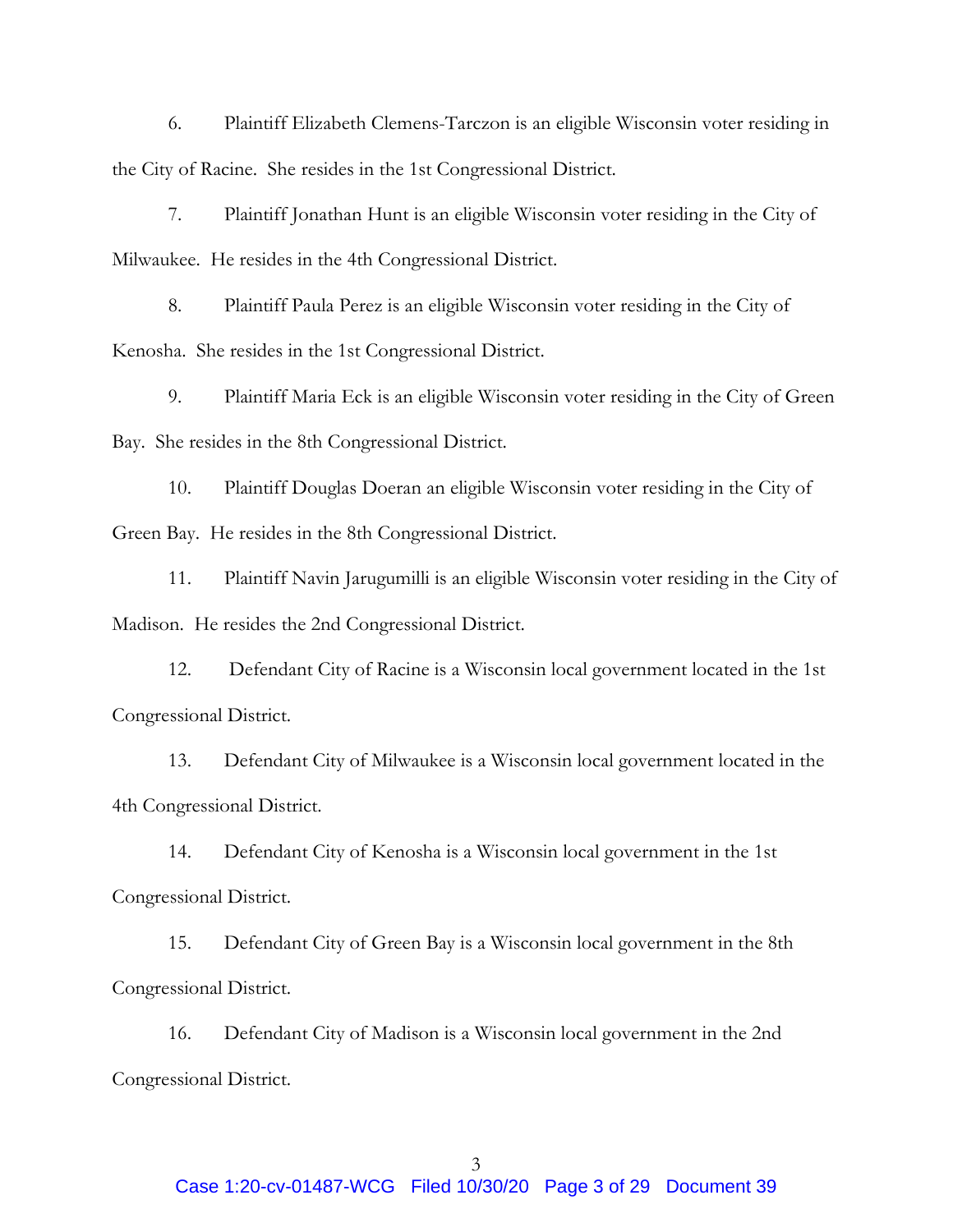### **Statement of Facts**

17. The cities of Racine, Kenosha, Green Bay, and Madison are all first class cities and incorporated under Wisconsin Statutes Chapter 62.

18. The cities of Racine, Kenosha, Green Bay, and Madison are responsible for the conduct of the November 3, 2020 elections, inclusive of federal elections.

19. The City of Milwaukee is incorporated under a special charter granted by the State of Wisconsin.

20. The CTCL is a private non-profit organization providing federal election grants to local governments, headquartered in Chicago, Illinois.

21. CTCL has been funded by private donations if approximately \$350 million that are in turn used as conditional private grants to local governments.

22. CTCL has funded Wisconsin local governments with conditional private grants that were and are used to conduct federal elections.

23. In Wisconsin, the CTCL has distributed \$6.3 million of private federal election grants to the Cities of Milwaukee, Madison, Green Bay, Kenosha, and Racine which have not been approved by Congress nor by the Wisconsin state legislature.

24. Initially, CTCL recruited all of the Defendant Wisconsin cities to apply for its CTCL's private federal election grants.

25. Beginning as far back as April 2, 2020, Mayor Mason of Racine had corresponded with CTCL to receive and redistribute to other cities \$942,000 in private funding for election administration purposes.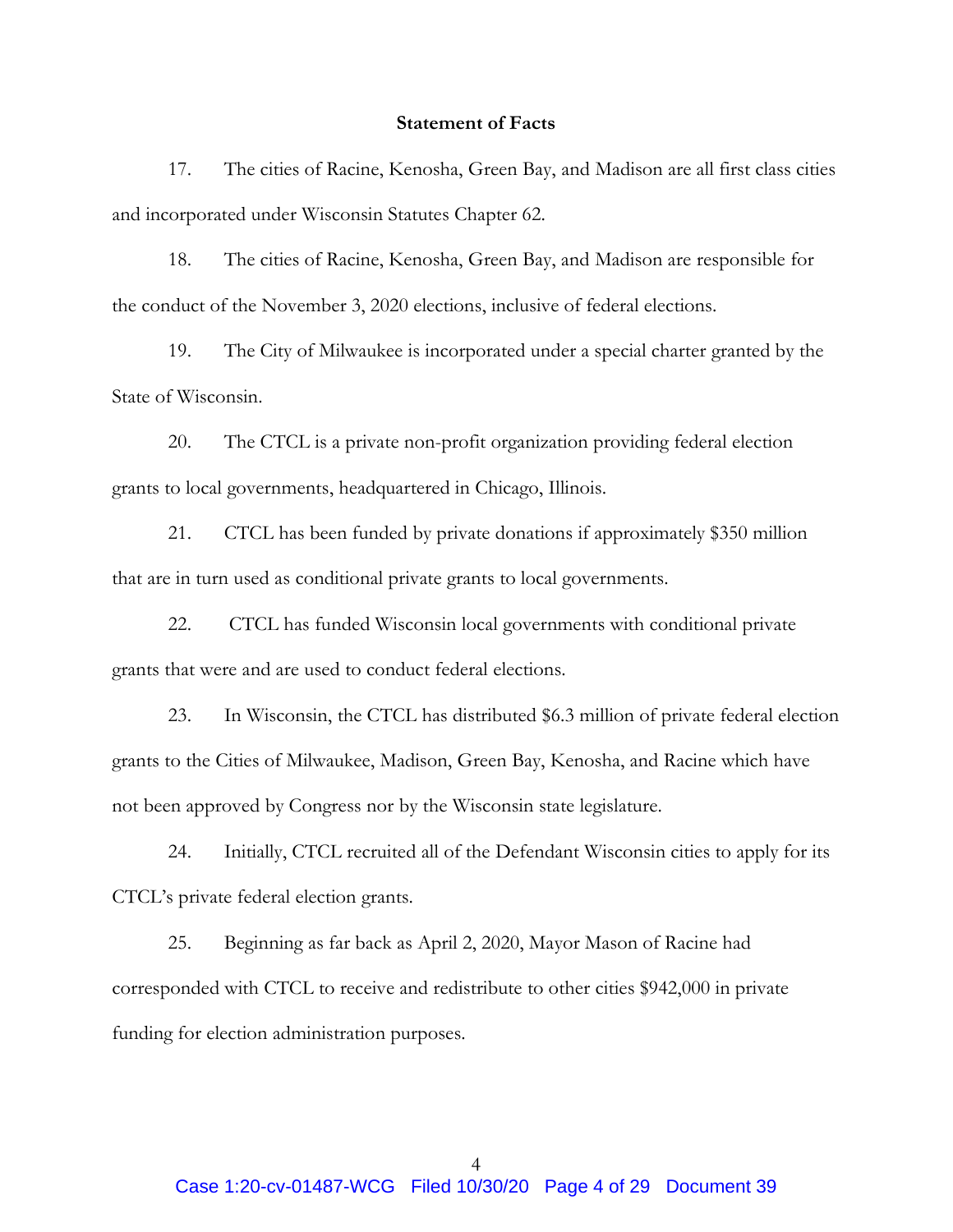26. On May 28, 2020, the CTCL awarded the City of Racine a \$100,000 private federal election grant to apply and attempt to recruit "other cities in Wisconsin" to apply for CTCL's private federal election grants:

> Dear [Racine] Mayor Mason: I am pleased to inform you that the Center for Tech and Civic Life ("CTCL") has decided to award a grant to support the work of the City of Racine. AMOUNT OF GRANT: One hundred thousand US dollars (USD \$100,000) PURPOSE: The grant funds must be used exclusively for the public purpose of planning safe and secure election administration in the City of Racine in 2020, and coordinating such planning with other cities in Wisconsin.

27. Racine using CTCL's initial \$100,000 private federal election grant recruited

the Wisconsin cities of Green Bay, Kenosha, Madison, and Milwaukee to apply for the

CTCL's private federal election grants.

28. On July 17, 2020 the City of Madison is on record as accepting from Racine

\$10,000 in CTCL funding for specific electoral administration purposes.

- 29. The CTCL granted \$1.09 million to the City of Green Bay.
- 30. The CTCL granted \$862,779 to the City of Kenosha.
- 31. The CTCL granted \$2.154 million to the City of Milwaukee.
- 32. The CTCL granted \$942,100 to the City of Racine.
- 33. Each city receiving CTCL grants, according to its policy and custom, agreed to

the conditions of the grant in exchange of receiving CTCL moneys.

- 34. The grants are contracts between each respective City and CTCL.
- 35. The conditional grants to each city require reporting back to the private non-

profit corporation, CTCL, regarding the moneys used to conduct federal elections.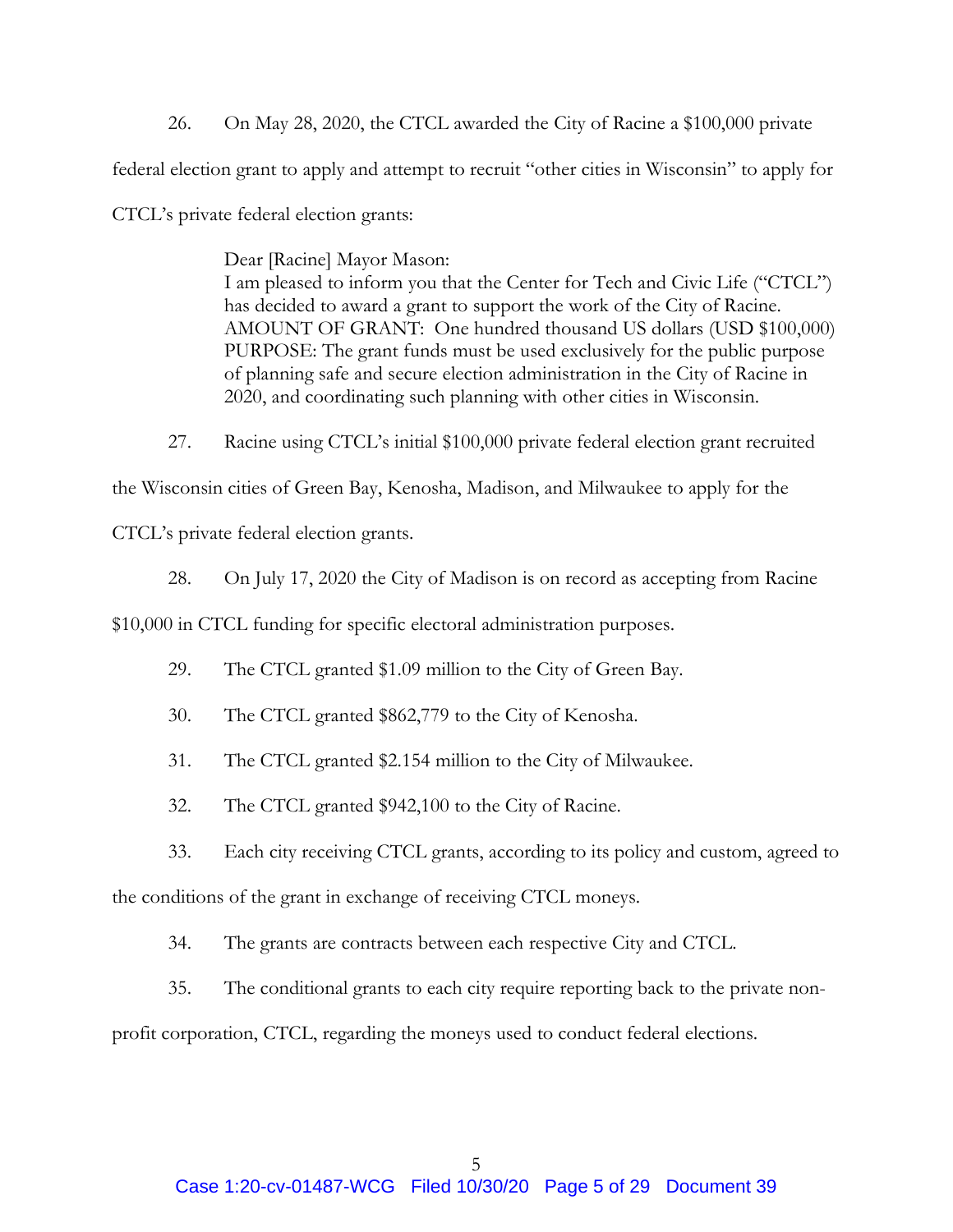36. The conditional grants to each city, under claw-back provisions, require the city to return moneys to the private non-profit corporation, CTCL, if the private non-profit corporation disagrees how those moneys were spent in the conduct of their respective federal elections.

### **COUNT I**

## **Violations of the First and Ninth Amendments, the Elections Clause and related federal common law**

37. Plaintiffs re-allege each previous paragraph as if fully restated in support of the instant claim.

38. References under this count to "government" includes city, county, state, or federal, depending upon the structure of the allegation or otherwise specifically stated.

39. The First Amendment of the U.S. Constitution protects the fundamental right to vote.

40. The Ninth Amendment to the U.S. Constitution delegates reserved powers to the people not otherwise delegated to the United States by the Constitution.

41. The reserved powers to the people under the Ninth Amendment are those

that can be articulated as those of the people as representative of the sovereign.

42. The right to vote is a fundamental right under the U.S. Constitution.

43. The right to vote is individual and personal in nature.

44. The election process is an integral part of the democratic system of the United States.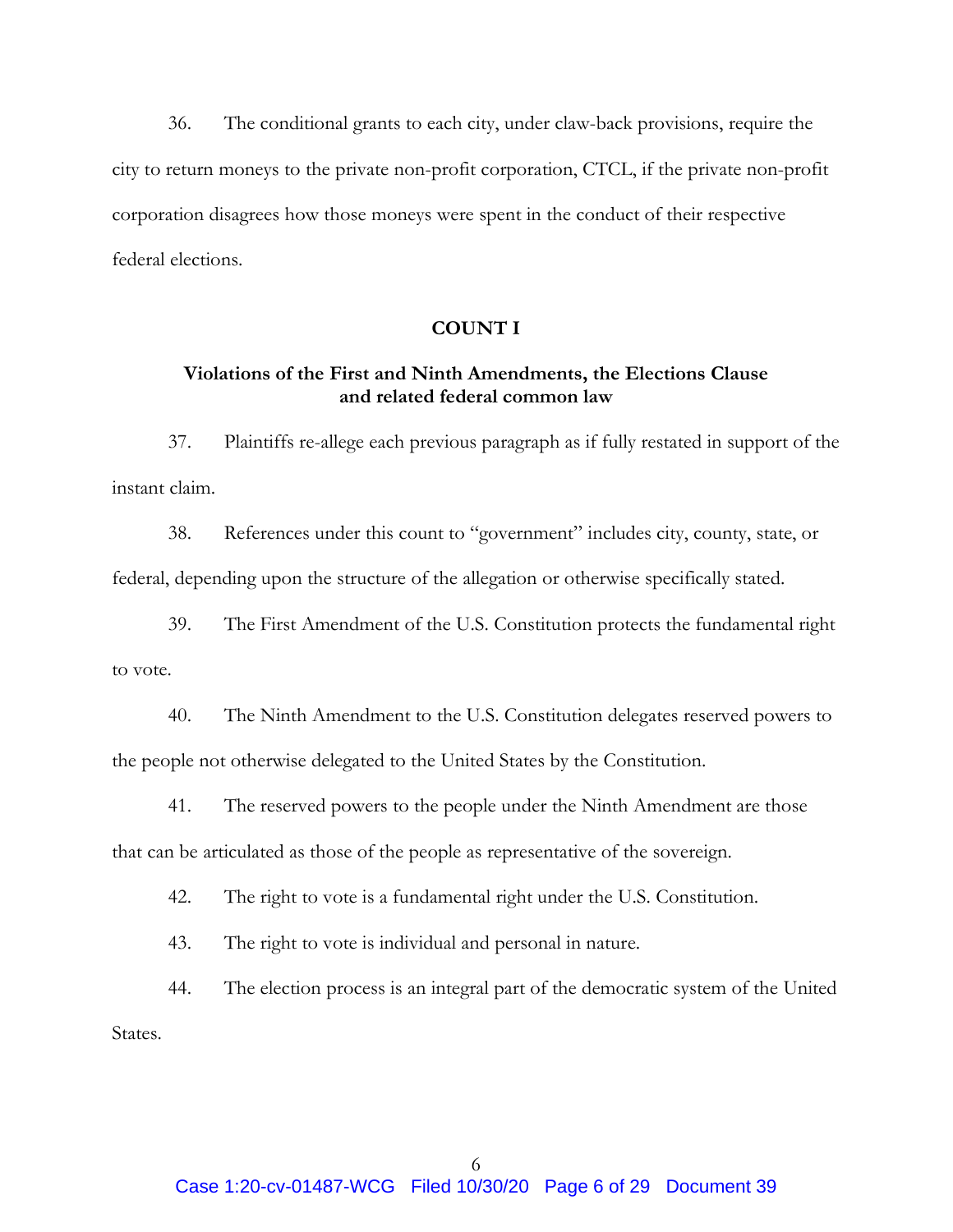45. The right to vote is intertwined with the right to participate in an election process, including casting a ballot for a Congressional or presidential candidate.

46. The right to vote includes the right to participate in an electoral process that is structured to maintain the integrity of a democratic system of government.

47. The right to vote as intertwining with the right to participate in an election process, if the voter is eligible and the ballot cast is valid, is a right under the Ninth Amendment as reserved to the people.

48. A core governmental responsibility is the conduct of elections.

49. A core governmental public responsibility is to conduct elections in a manner which ensures maintenance of the integrity of a democratic system of government.

50. Electoral integrity allows peaceful resolution of conflict through the election of candidates representing differing political or philosophical beliefs, the outcome of which results in a candidate receiving the majority of votes to hold the elected office sought.

51. Electoral integrity includes the professionalism, impartiality, and transparency of government institutions and election officials who conduct elections throughout the election cycle.

52. Without electoral integrity, the consequences undermine the public confidence of the outcome that represents the desired change or continuation of the political policies or institutional statuses by the electorate.

53. Integrity of an election process includes trust in the outcome of an election contest.

7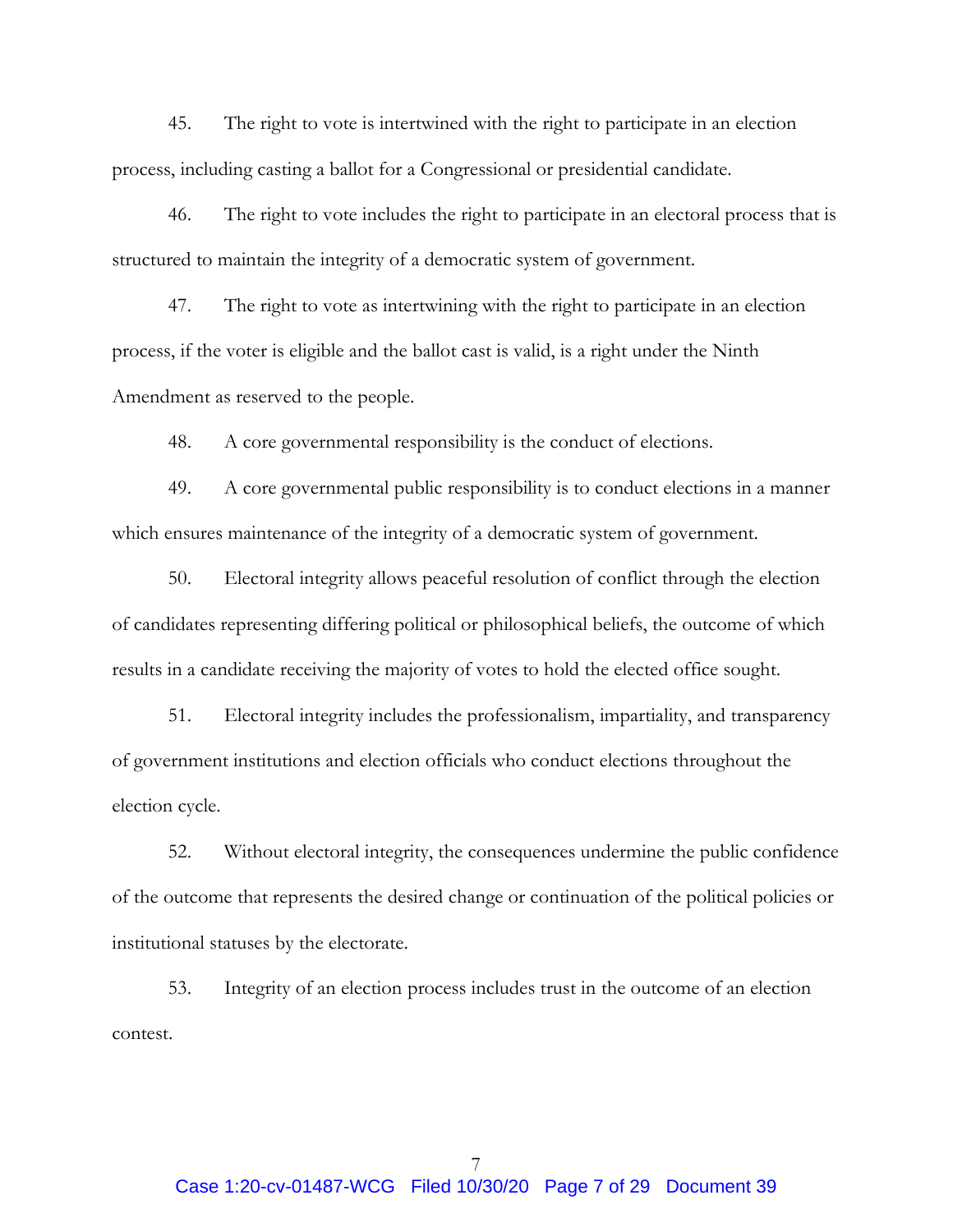54. Trust of an election outcome allows voters to be convinced that electoral changes are real and deserving of their confidence.

55. Integrity of an election process includes a fair election.

56. Integrity of an election process includes an unbiased election.

57. The integrity of an election process is a compelling governmental interest.

58. The government has a compelling interest in honest elections.

59. The government has a compelling interest in fair elections.

60. The government has a compelling interest in unbiased elections.

61. A voter who casts a ballot entrusts the government that the ballot will be counted, unless the ballot is invalid or voter is ineligible.

62. The government in turn, as part of its core election responsibility, will count the ballots and attribute the count to the candidate for which the voter had cast her ballot in support of.

63. The government, as part of its core election responsibility, will announce the total votes of each candidate and the one candidate with the greatest number of ballots cast, as the winner of that election contest.

64. The voters in turn, will accept the outcome of the election contest as the government has announced.

65. The voter and government agreement regarding an election and its process is a "contract" to maintain the democratic system of government as embodied in the U.S. Constitution.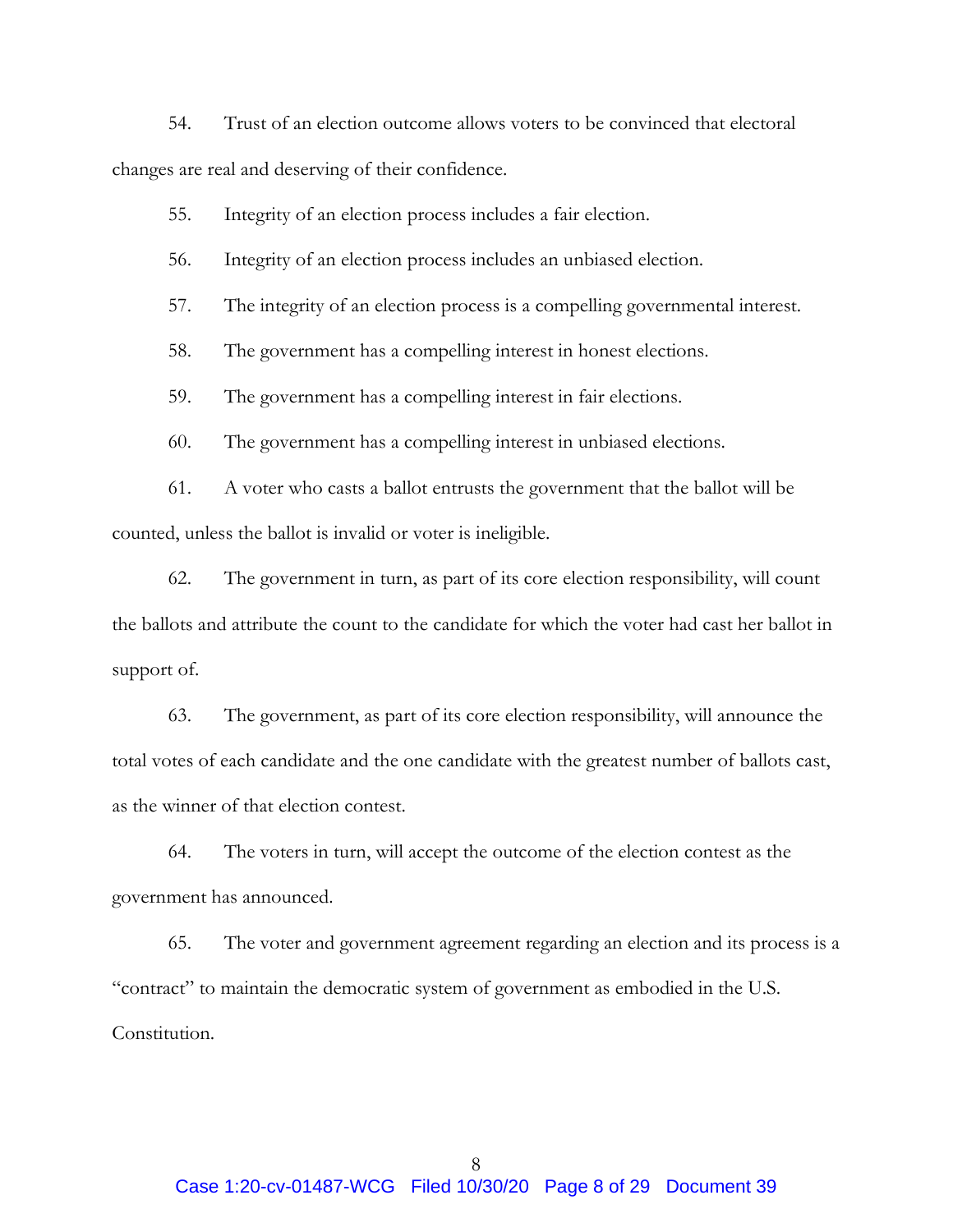66. The voter and government agreement regarding an election and its process is a "social contract" to maintain the democratic system of government as embodied in the U.S. Constitution.

67. Voters have a right to the governmental maintenance of a democratic system of government under the Ninth Amendment's reservation of rights to the people.

68. Voters have a right to the maintenance of a democratic system of government through the election process.

69. Voters have a right to the maintenance of a democratic system of government through the election process under the Ninth Amendment's rights reserved to the people.

70. The Elections Clause of the U.S. Constitution is found under Article 1, sec. 4.

71. The Elections Clause establishes federal control over state-run federal Congressional and presidential elections.

72. Conducting elections is a core governmental public function.

73. The Elections Clause reflects the need to ensure that state or local governments do not interfere with Congressional elections.

74. In the Federalist Papers, No. 59, Alexander Hamilton wrote that if the states were allowed to regulate the elections of Congress, then the legislators of a few important states could enter into a conspiracy to prevent an election and then this could result in the Union's destruction.

75. The Elections Clause reflects the rights and obligations of the United States in the conduct of federal elections.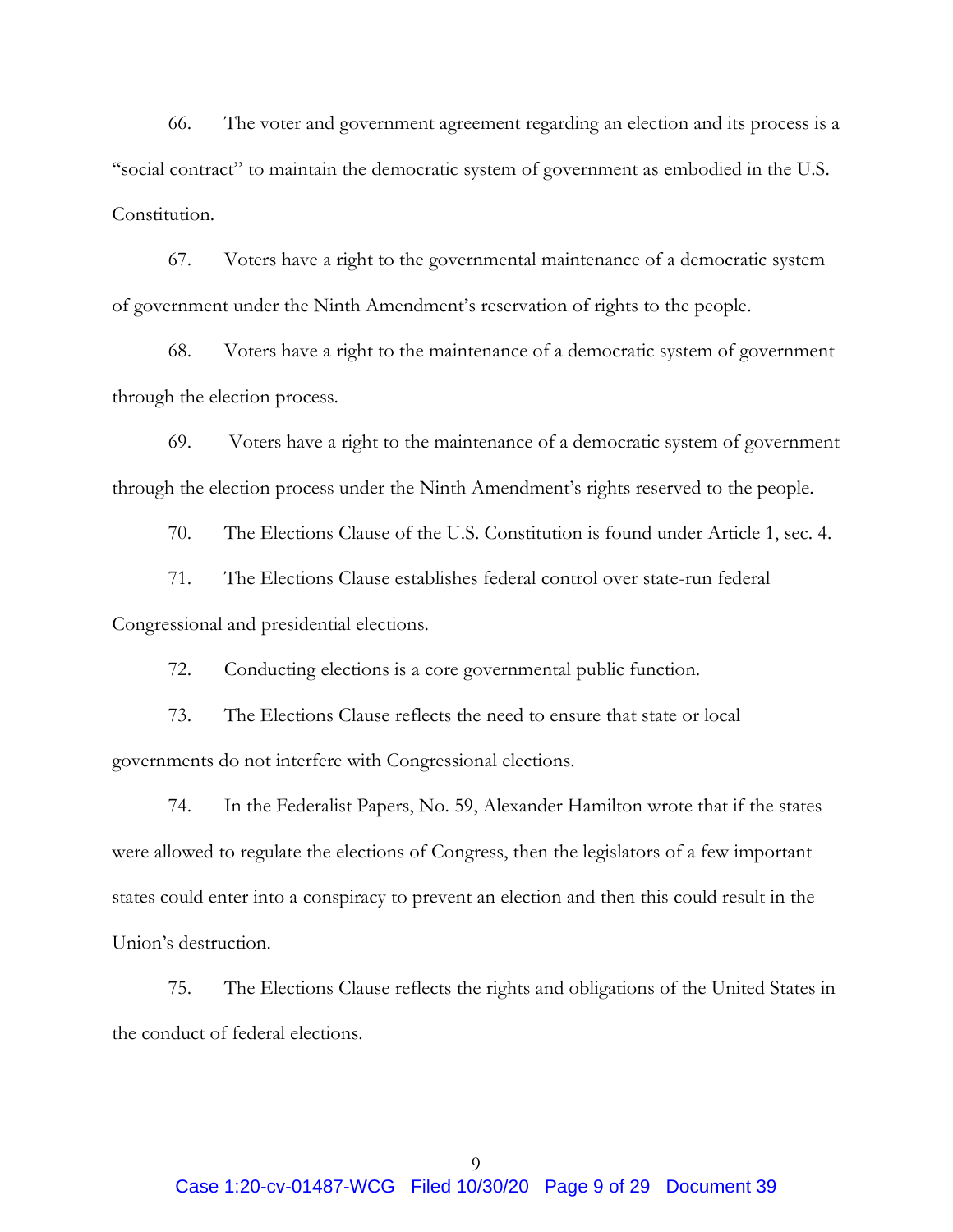76. One of the obligations of the United States, through the Elections Clause, is to protect a person's fundamental right to vote as protected under the First Amendment, to cast a ballot in federal elections.

77. One of the obligations of the United States through a person's fundamental right to vote, through the Elections Clause, is to ensure the integrity of federal elections as fair and unbiased.

78. Having fair, honest, and unbiased federal elections is a compelling interest of the United States.

79. Having fair, honest, and unbiased federal elections is a compelling interest of the people of the United States.

80. A voter entrusts the United States to ensure state and local governments conduct fair, honest, and unbiased federal elections through the authority granted to it under the Elections Clause.

81. A voter entrusts the United States will ensure state and local governments will total all ballots in a federal election contest and ensure the candidate with the greatest amount of total ballots will be announced as the winner of that federal election contest as is the obligation of the United States through the Elections Clause.

82. It is the right and obligation of the United States Congress that it will seat in the U.S. House of Representatives or the U.S. Senate, only those candidates who have won the federal election contest in the district of the state in which the election contest was held as required under Article I, section 5 of the U.S. Constitution.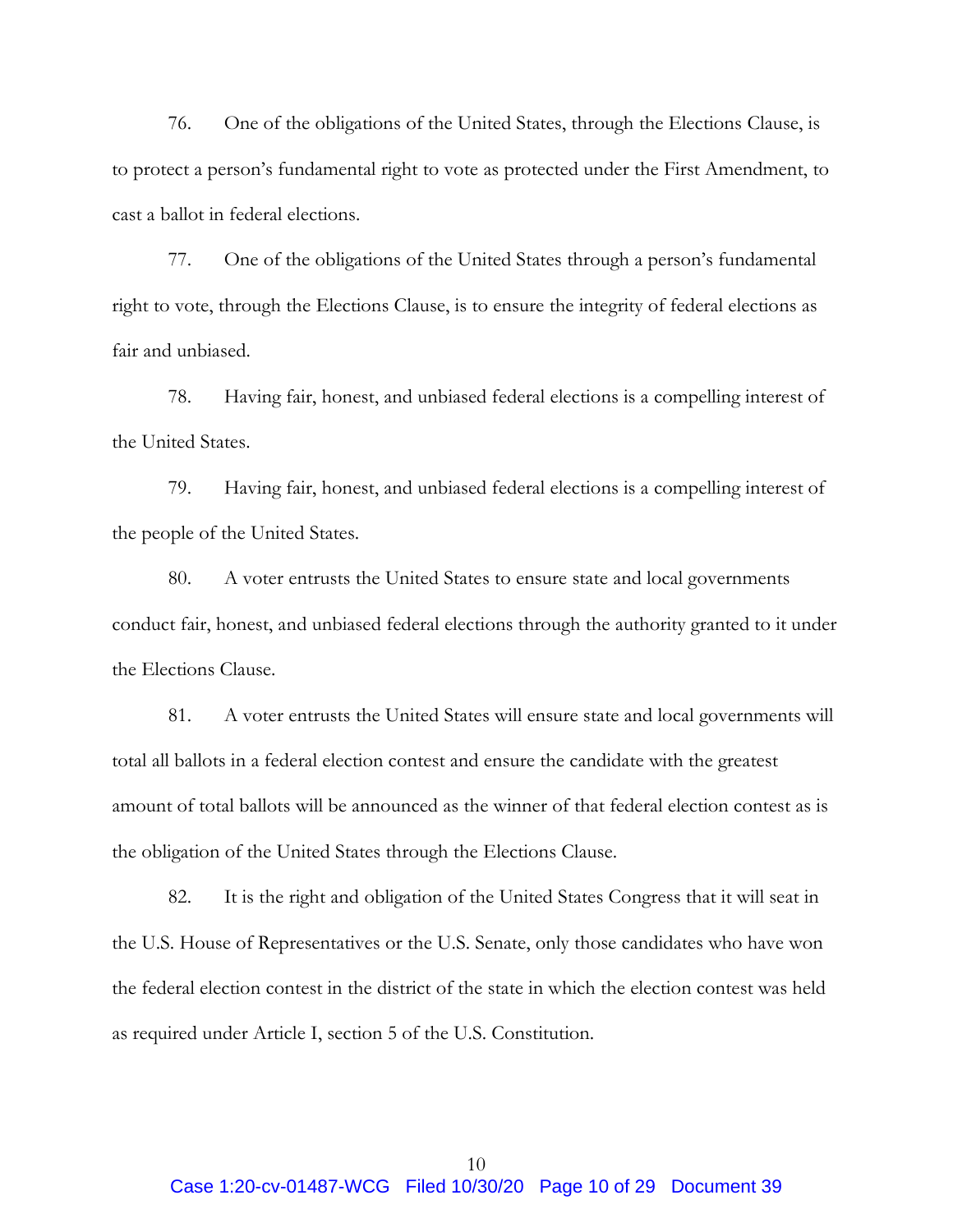83. The voters in turn, agree to accept the government's announcement of the winner of a federal election contest to maintain the integrity of the democratic system of the United States.

84. The agreement between the United States and the rights and obligations embodied within reservation of rights under the Ninth Amendment and the Elections Clause as related to the conduct of federal elections over state and local governments and the voters in their acceptance of the outcome of federal election contests is a "social contract."

85. The agreement between the United States and the rights and obligations embodied within the Ninth Amendment regarding rights reserved to the people as related to the conduct of federal elections over state and local governments and the voters in their acceptance of the outcome of federal election contests is a "social contract."

86. The "social contract" also arises from the protection of the fundamental right to vote and integrity of an election contest as fair, honest, and unbiased to maintain the structure of the democratic process.

87. CTCL is a private corporate non-profit entity.

88. CTCL provided private moneys through grants to local governmental entities to conduct federal elections.

89. The CTCL grants provided conditions governing the use of those private moneys.

90. The local governmental entities accepted the conditions and agreed to adhere to the conditions of the private non-profit entity CTCL.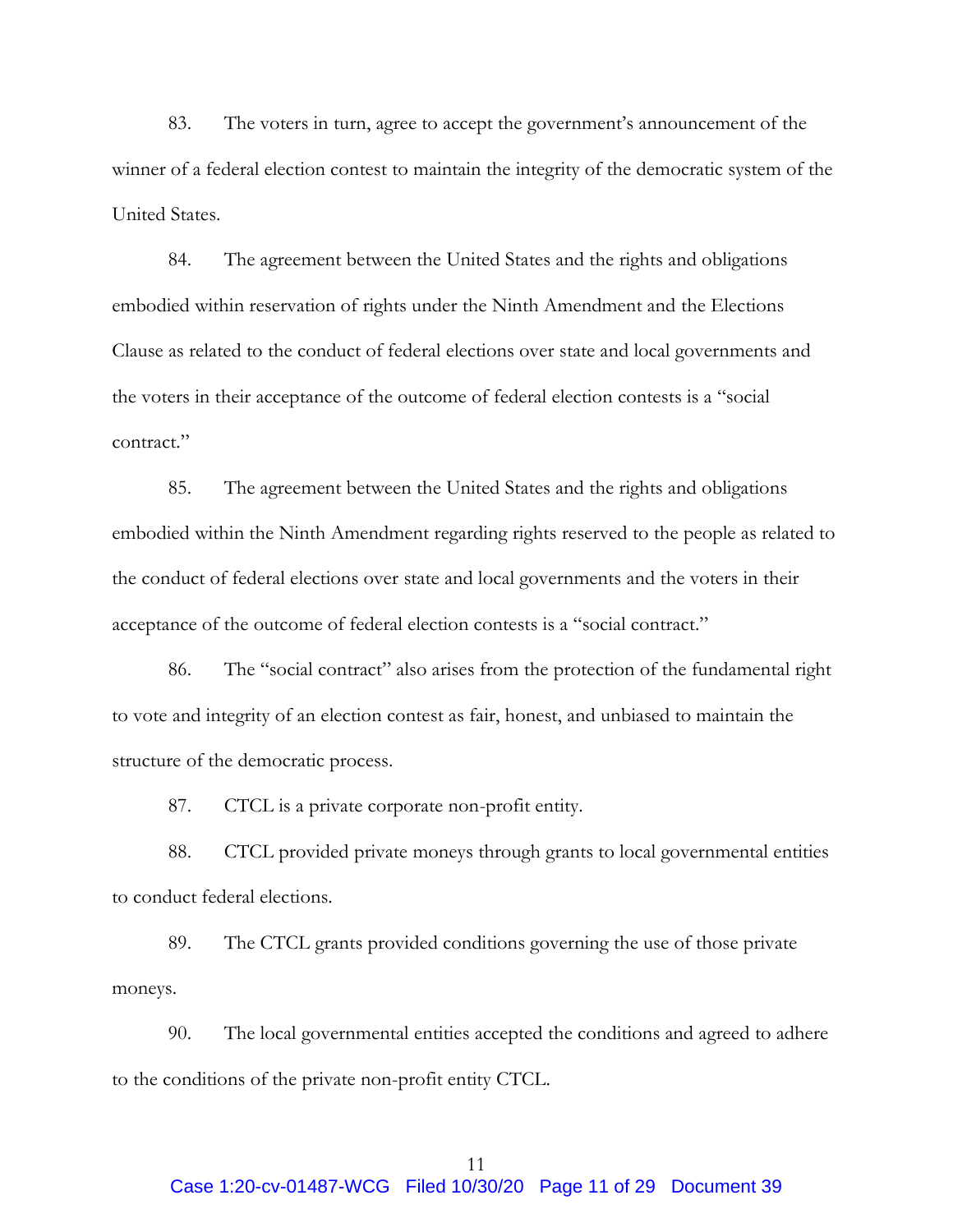91. The City of Milwaukee accepted \$2,154,500 in private grant moneys from CTCL.

92. The City of Racine accepted \$942,100 in private grant moneys from CTCL.

93. The City of Madison accepted \$1,271,788 in private grant moneys from

CTCL.

94. The City of Kenosha accepted \$862,799 in private grant moneys from CTCL.

95. The City of Green Bay accepted \$1.09 million in private grant moneys from CTCL.

96. The local governmental entities, according to their policies and customs, agreed to expend the private moneys exclusively for the purpose as described in the conditions in the conduct of federal elections.

97. The conditions, as adopted by each local governmental entity, are additional regulations in the conduct of federal elections.

98. The local governmental entities further agreed not only to adhere to the conditions but to report back to the private entity CTCL.

99. The CTCL grant, with conditions, is a contract.

100. The local governmental entities used the private moneys to conduct federal elections.

101. If the private moneys were not used to the satisfaction of the private entity CTCL, the government is to return those moneys.

102. Hence, the governmental entity had to conduct the federal elections, at least in part, in a manner that satisfied the private entity, and not the United States.

## 12 Case 1:20-cv-01487-WCG Filed 10/30/20 Page 12 of 29 Document 39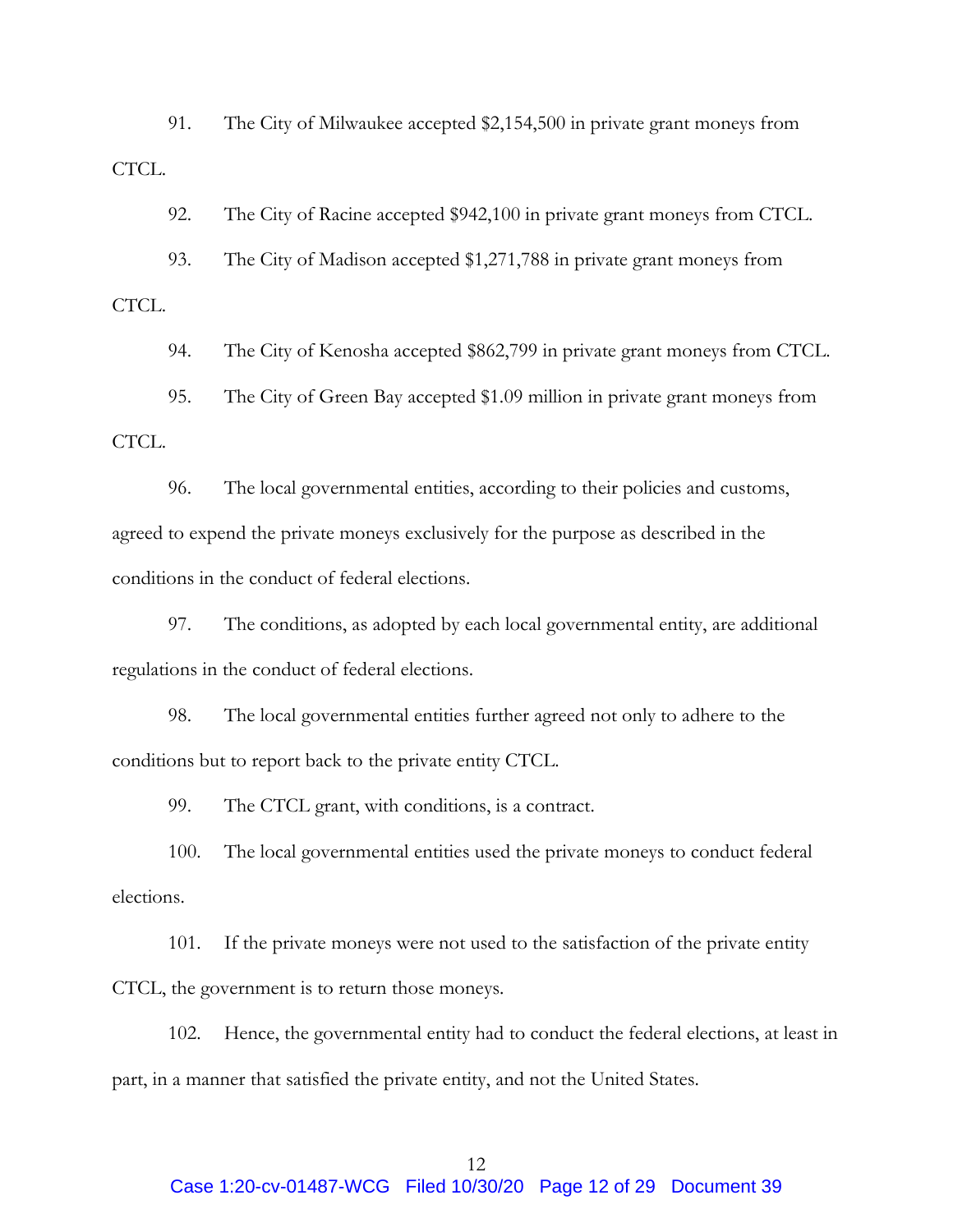103. The private entity is overseeing the conduct of federal elections in contradiction of the Elections Clause and the rights reserved to the people under the Ninth Amendment.

104. The private contract between CTCL and the local government interfered with the social contract of the Elections Clause governing the compelling interest of the United States with the voter regarding the integrity of federal elections and the voter intertwined with the voter's fundamental right to vote.

105. The private contract between CTCL and the local government interfered with the social contract of the rights preserved to the people under the Ninth Amendment governing the compelling interest of the United States with the voter regarding the integrity of federal elections and the voter intertwined with the voter's fundamental right to vote.

106. Plaintiff David Tarczon is an eligible Wisconsin voter residing in the City of Racine. He resides and will vote in the 1st Congressional District.

107. Plaintiff Elizabeth Clemens-Tarczon is an eligible Wisconsin voter residing in the City of Racine. She resides in and will vote in the 1st Congressional.

108. Plaintiff Jonathan Hunt is an eligible Wisconsin voter residing in the City of Milwaukee. He resides and will vote in the 4th Congressional District.

109. Plaintiff Paula Perez is an eligible Wisconsin voter residing in the City of Kenosha. She resides in and will vote in the 1st Congressional District.

110. Plaintiff Maria Eck is an eligible Wisconsin voter residing in the City of Green Bay. She resides in and will vote in the 8th Congressional District.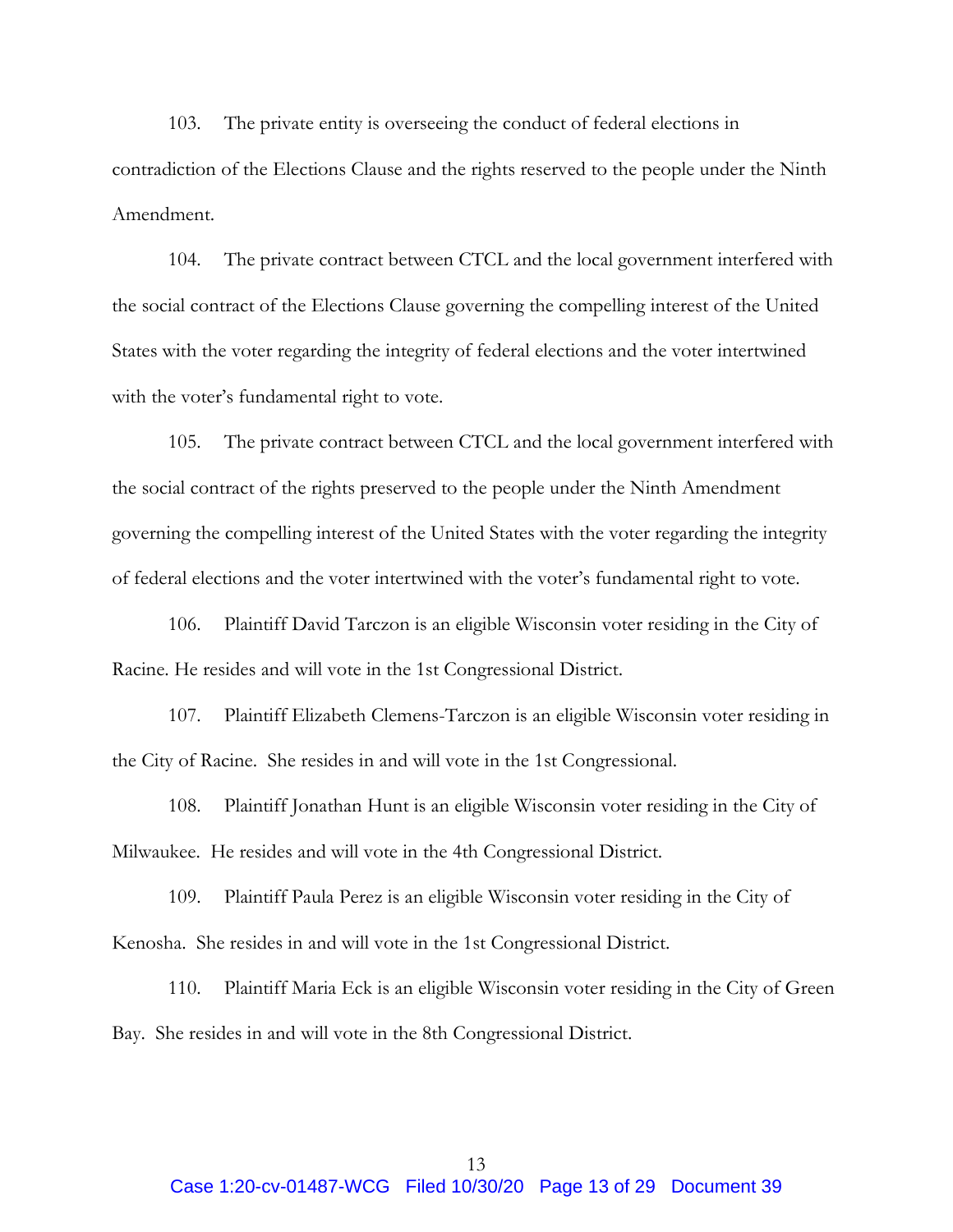111. Plaintiff Douglas Doeran an eligible Wisconsin voter residing in the City of Green Bay. He resides in and will vote in the 8th Congressional District.

112. Plaintiff Navin Jarugumilli is an eligible Wisconsin voter residing in the City of Madison. He resides in and will vote in the 2nd Congressional District.

113. Defendant City of Racine is a Wisconsin local government located in the 1st Congressional District.

114. Defendant City of Milwaukee is a Wisconsin local government located in the 4th Congressional District.

115. Defendant City of Kenosha is a Wisconsin local government in the 1st Congressional District.

116. Defendant City of Green Bay is a Wisconsin local government in the 8th Congressional District.

117. Defendant City of Madison is a Wisconsin local government in the 2nd Congressional District.

118. Each of the respective cities of Milwaukee, Madison, Kenosha, Racine, and Green Bay accepted a CTCL grant to conduct the federal election in their respective congressional district.

119. When local governments and their officials accept private moneys to conduct federal elections, the government interferes with the integrity of a core governmental public function embodied within the federal election process, the Elections Clause, the Ninth Amendment, and related federal common law.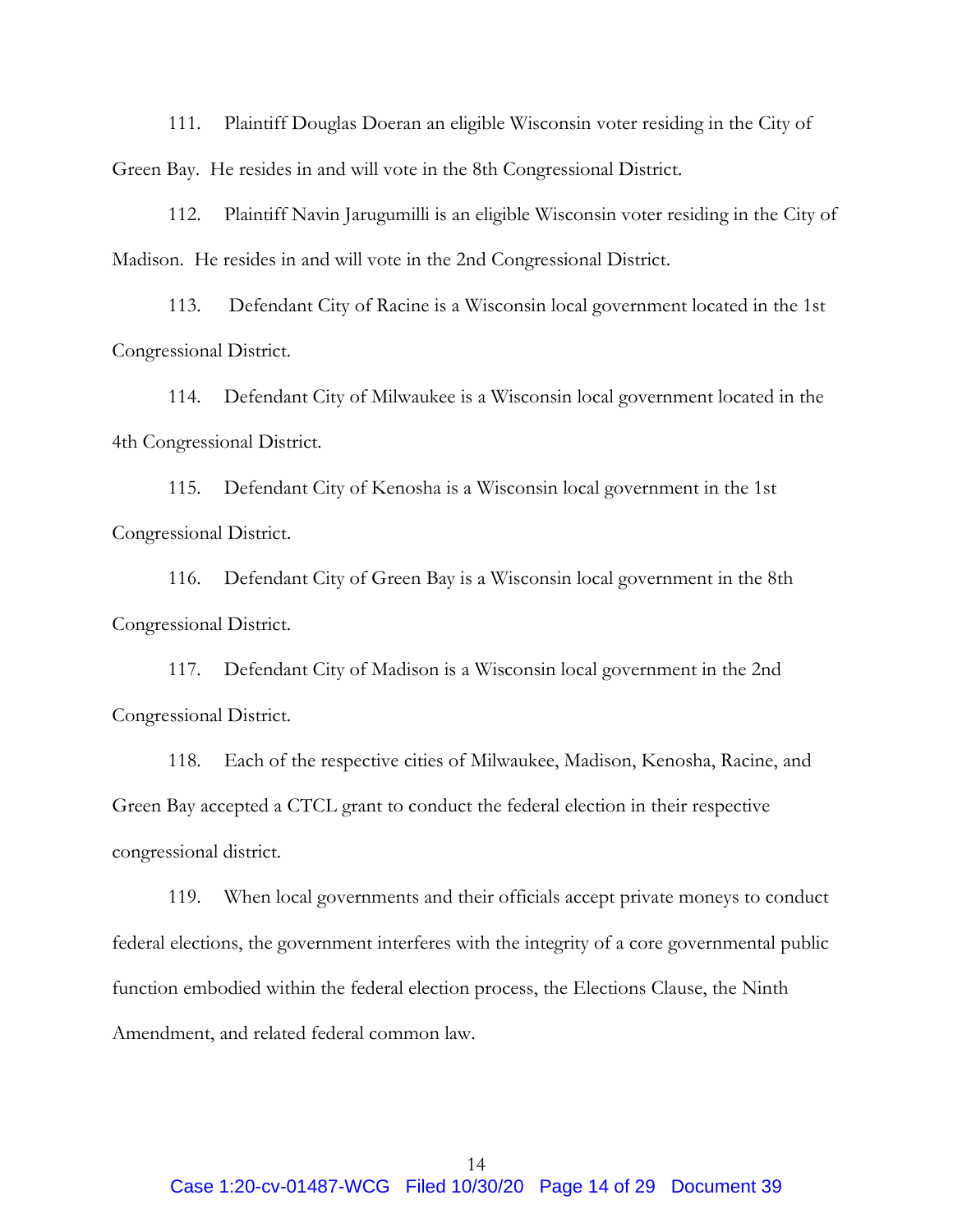120. When the local government accepts conditional grants for moneys to conduct federal elections, it undermines the rights and obligations the voter is entitled to rely upon from the United States which implicates the integrity of the election.

121. Plaintiffs David Tarczon, Elizabeth Clemens-Tarczon, Jonathan Hunt, Paula Perez, Maria Eck, Douglas Doeran, Navin Jarugumilli know of the CTCL private monetary grants and conditions imposed upon their respective local government. Each believe the acceptance of private moneys to conduct federal elections interferes with the social contract of the Elections Clause to ensure fair, honest, and unbiased elections and their acceptance of the election outcome.

122. Plaintiffs David Tarczon, Elizabeth Clemens-Tarczon, Jonathan Hunt, Paula Perez, Maria Eck, Douglas Doeran, Navin Jarugumilli also believe that the acceptance of private moneys to conduct federal elections interferes with the social contract derived from the Ninth Amendment to ensure fair, honest, and unbiased elections and her acceptance of the election outcome.

123. Plaintiff Wisconsin Voters Alliance members know of the CTCL private monetary grant and its conditions imposed upon their respective local government. Each member believes the acceptance of private moneys to conduct federal elections interferes with the social contract of the Elections Clause to ensure fair, honest, and unbiased elections and their acceptance of the election outcome.

124. Plaintiff Wisconsin Voters Alliance members also believe that the acceptance of private moneys to conduct federal elections interferes with the social contract derived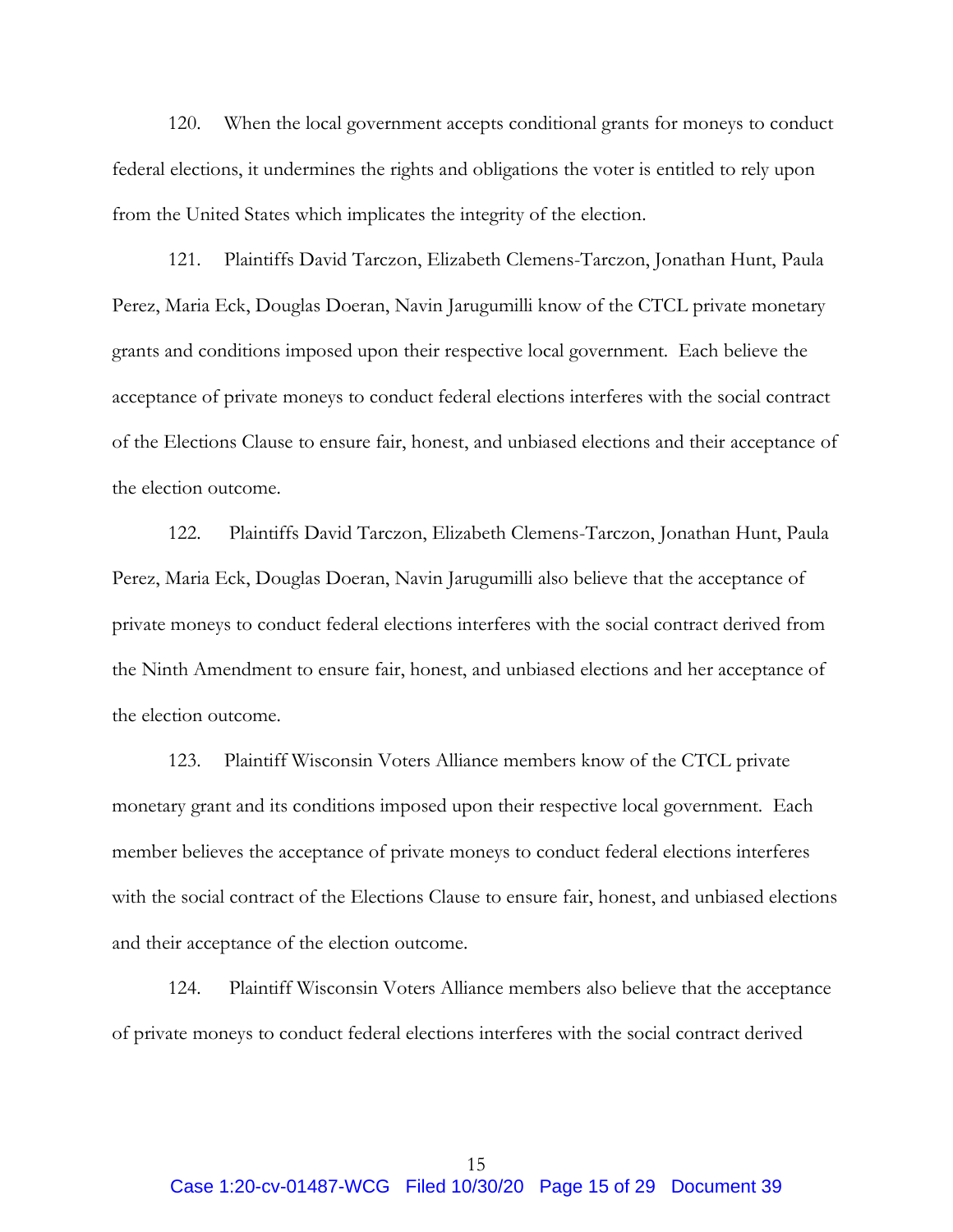from the Ninth Amendment to ensure fair, honest, and unbiased elections and her acceptance of the election outcome.

125. Hence, the Plaintiff voters also have a constitutional right not to be deliberately placed in a governmentally controlled election process in which the acceptance of private grant moneys to conduct federal elections is a design that interferes with the social contract to maintain a democratic system of government as envisioned under the Plaintiffs rights under the First and Ninth Amendments.

126. When an election outcome is at issue due to the conduct of the federal election, ultimately, is it each respective house of Congress that decides who shall be seated as an elected representative for that Congressional district under Article I, section 5 of the U.S. Constitution.

127. If a congressional house rejects the elected representative and refuses to seat the representative, then each of the individual Plaintiff's vote did not count, regardless of who she voted for because the rejection invalidated the federal election process.

128. Likewise, if a congressional house rejects the elected representative and refuses to seat the representative, then each vote of each member of the Wisconsin Voters Alliance residing in the affected Congressional districts vote did not count, regardless of who she voted for because the rejection invalidated the federal election process

129. The congressional invalidation of an elected representative and refusal to seat that representative invalidates all previously cast ballots within that congressional district.

130. As a result of the alleged facts, the voter is then disadvantaged as the voter has suffered an injury or will suffer an injury from the local governmental entities who accepted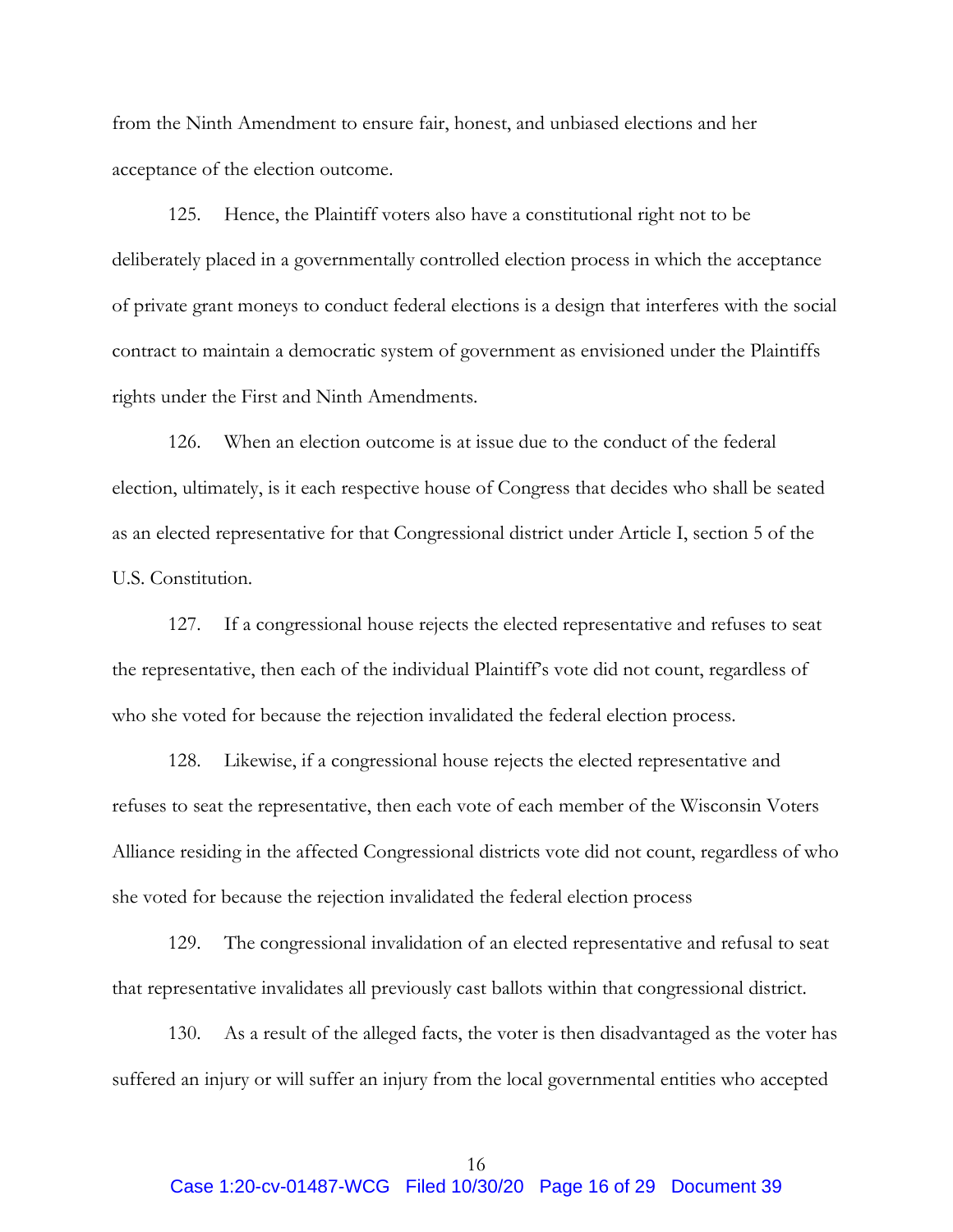private grant moneys to conduct federal elections, over those local governmental entities who did not.

131. Hence, the voters also have a constitutional right not to be deliberately placed in a governmentally controlled election process in which the acceptance of private grant moneys to conduct federal elections is a design that wastes the ballot of the voter when the elected representative is denied by Congressional action to deny that representative his or her seat in Congress.

132. The voters are disenfranchised by not have a Congressional representative until a special election if either house of Congress calls a special election—as occurred in North Carolina's Ninth Congressional District after the November 2018 election.

133. The Cities' actions accepting private moneys to pay for federal elections tortiously interferes with the social contract per the federal common law.

134. Each Plaintiff, requests this Court to declare under 28 U.S. C. sec. 2201, that the local governments acceptance of private funds through conditional grants is unconstitutional under the Elections Clause, the First and Ninth Amendments of the U.S. Constitution and related federal common law.

135. This Court should grant any other relief it deems proper, necessary, or just under the circumstances of this case.

### **Count II**

## **Violation of the Equal Protection Clause**

136. Plaintiffs re-allege each previous paragraph as if fully restated in support of the instant claim.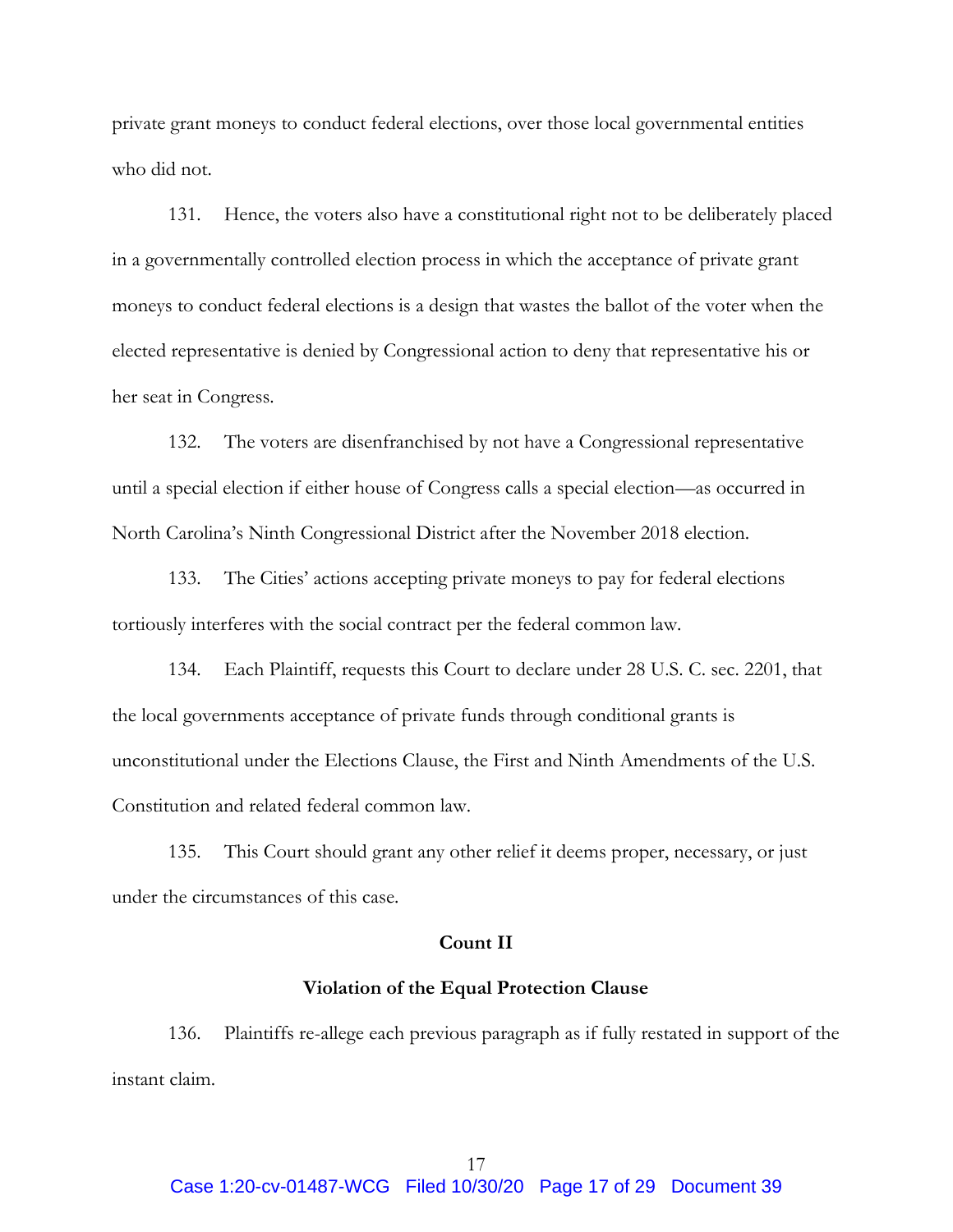137. References under this count to "government" are inclusive of city, county, state, or federal, dependent upon the structure of the allegation or otherwise specifically stated.

138. The Fourteenth Amendment to the U.S. Constitution protects the rights of individuals to equal protection.

139. The Ninth Amendment to the U.S. Constitution delegates reserved powers to the people not otherwise delegated to the United States by the Constitution.

140. The right to vote is a fundamental right under the U.S. Constitution.

141. The right to vote is individual and personal in nature.

142. The election process is an integral part of the democratic system of the United States.

143. The right to vote is intertwined with the right to participate in an election process, including casting a ballot for a Congressional or presidential candidate.

144. The right to vote includes the right to participate in an electoral process that is structured to maintain the integrity of a democratic system of government.

145. The right to vote as intertwining with the right to participate in an election process, if the voter is eligible and the ballot cast is valid, is a right under the Ninth Amendment as reserved to the people.

146. A core governmental responsibility is the conduct of elections.

147. A core governmental public responsibility is to conduct elections in a manner which ensures maintenance of the integrity of a democratic system of government.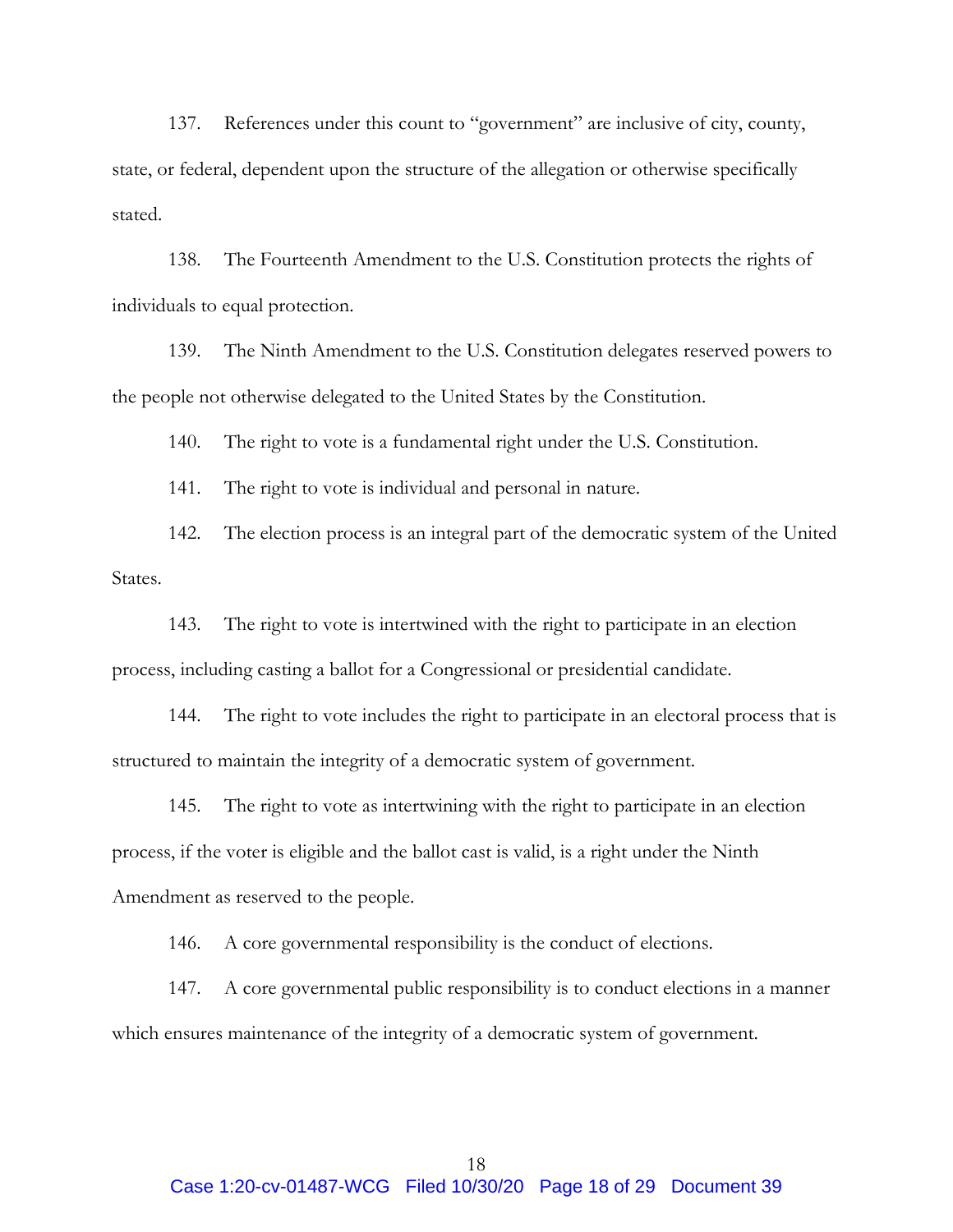148. Electoral integrity allows peaceful resolution of conflict through the election of candidates representing differing political or philosophical beliefs, the outcome of which results in a candidate receiving the majority of votes to hold the elected office sought.

149. Electoral integrity includes the professionalism, impartiality, and transparency of government institutions and election officials who conduct elections throughout the election cycle.

150. Without electoral integrity, the consequences undermine the public confidence of the outcome that represents the desired change or continuation of the political policies or institutional statuses by the electorate.

151. Integrity of an election process includes trust in the outcome of an election contest.

152. Trust of an election outcome allows voters to be convinced that electoral changes are real and deserving of their confidence.

- 153. Integrity of an election process includes a fair election.
- 154. Integrity of an election process includes an unbiased election.
- 155. The integrity of an election process is a compelling governmental interest.
- 156. The government has a compelling interest in honest elections.
- 157. The government has a compelling interest in fair elections.
- 158. The government has a compelling interest in unbiased elections.
- 159. A voter who casts a ballot entrusts the government that the ballot will be

counted, unless the ballot is invalid or voter is ineligible.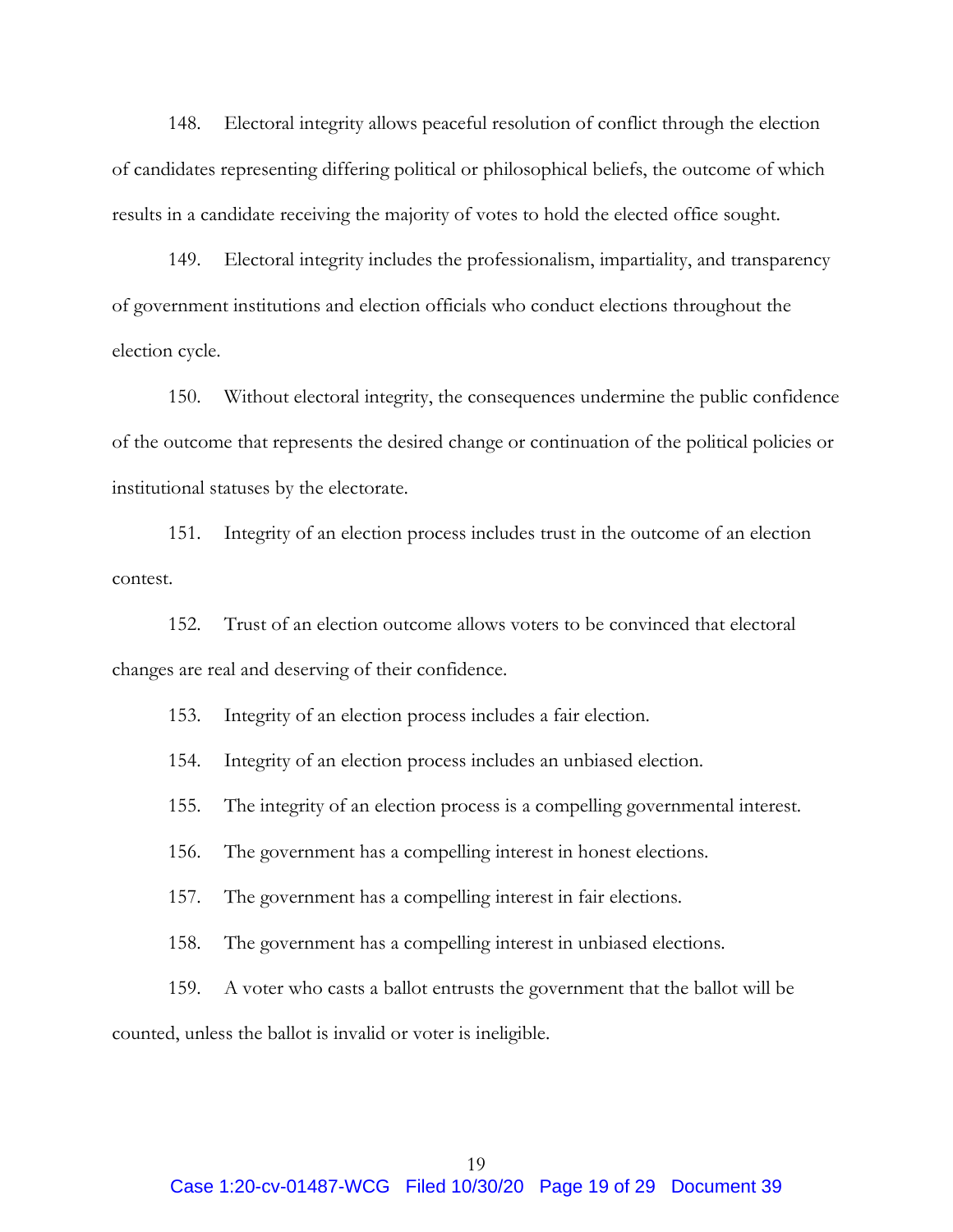160. The government in turn, as part of its core election responsibility, will count the ballots and attribute the count to the candidate for which the voter had cast her ballot in support of.

161. The government, as part of its core election responsibility, will announce the total votes of each candidate and the one candidate with the greatest number of ballots cast, as the winner of that election contest.

162. The voters in turn, will accept the outcome of the election contest as the government has announced.

163. The voter and government agreement regarding an election and its process is a "social contract" to maintain the democratic system of government as embodied in the U.S. Constitution.

164. Voters have a right to the governmental maintenance of a democratic system of government under the Ninth Amendment.

165. Voters have a right to the maintenance of a democratic system of government through the election process.

166. The Elections Clause of the U.S. Constitution is found under Article 1, sec. 4.

167. The Elections Clause establishes federal control over state-run federal Congressional and presidential elections.

168. Conducting elections is a core governmental public function.

169. The Elections Clause reflects the need to ensure that state or local governments do not interfere with Congressional and presidential elections.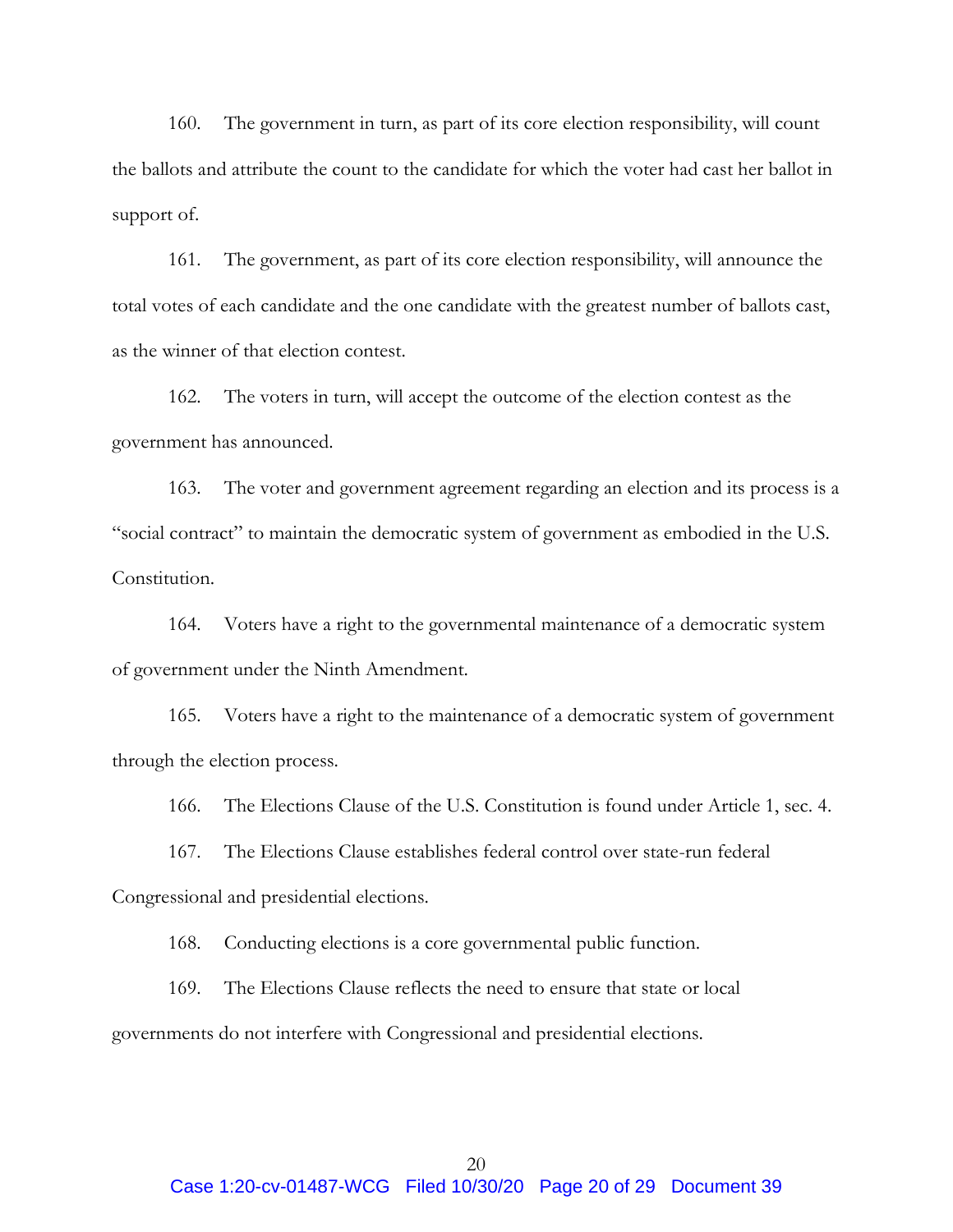170. In the Federalist Papers, No. 59, Alexander Hamilton wrote that if the states were allowed to regulate the elections of Congress, then the legislators of a few important states could enter into a conspiracy to prevent an election and then this could result in the Union's destruction.

171. The Elections Clause reflects the rights and obligations of the United States in the conduct of federal elections.

172. One of the obligations of the United States, through the Elections Clause, is to protect a voter's fundamental right to cast a ballot in federal elections.

173. One of the obligations of the United States, through the Elections Clause, is to ensure the integrity of federal elections as fair and unbiased.

174. Having fair, honest, and unbiased federal elections is a compelling interest of the United States.

175. A voter entrusts the United States to ensure state and local governments conduct fair and unbiased federal elections through the authority granted to it under the Elections Clause.

176. A voter entrusts the United States will ensure state and local governments will total all ballots in a federal election contest and ensure the candidate with the greatest amount of total ballots will be announced as the winner of that federal election contest as is the obligation of the United States through the Elections Clause.

177. It is the right and obligation of the United States Congress that it will seat in the U.S. House of Representatives or the U.S. Senate, only those candidates who have won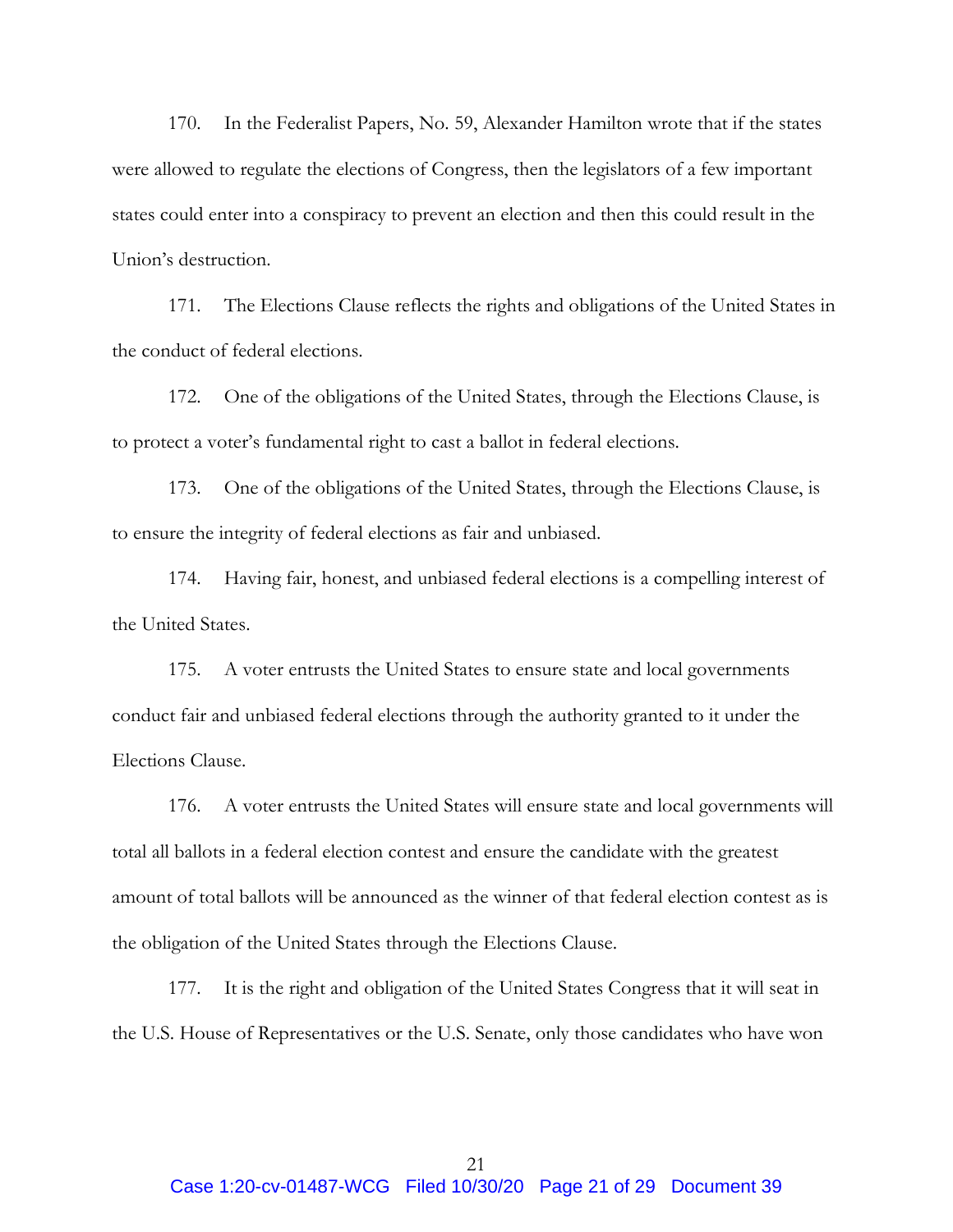the federal election contest in the district of the state in which the election contest was held as found under Article I, section 5 of the U.S. Constitution.

178. The voters in turn, agree to accept the government's announcement of the winner of a federal election contest to maintain the integrity of the democratic system of the United States.

179. The agreement between the United States and the rights and obligations embodied within the Elections Clause as related to the conduct of federal elections over state and local governments and the voters in their acceptance of the outcome of federal election contests is a "social contract."

180. The agreement between the United States and the rights and obligations embodied within the Ninth Amendment regarding rights preserved to the people as related to the conduct of federal elections over state and local governments and the voters in their acceptance of the outcome of federal election contests is a "social contract."

181. The "social contract" also arises from the protection of the fundamental right to vote and integrity of an election contest as fair, honest, and unbiased to maintain the structure of the democratic process.

182. CTCL is a private corporate non-profit entity.

183. CTCL provided private moneys through grants to local governmental entities to conduct federal elections.

184. The CTCL grants provided conditions governing the use of those private moneys.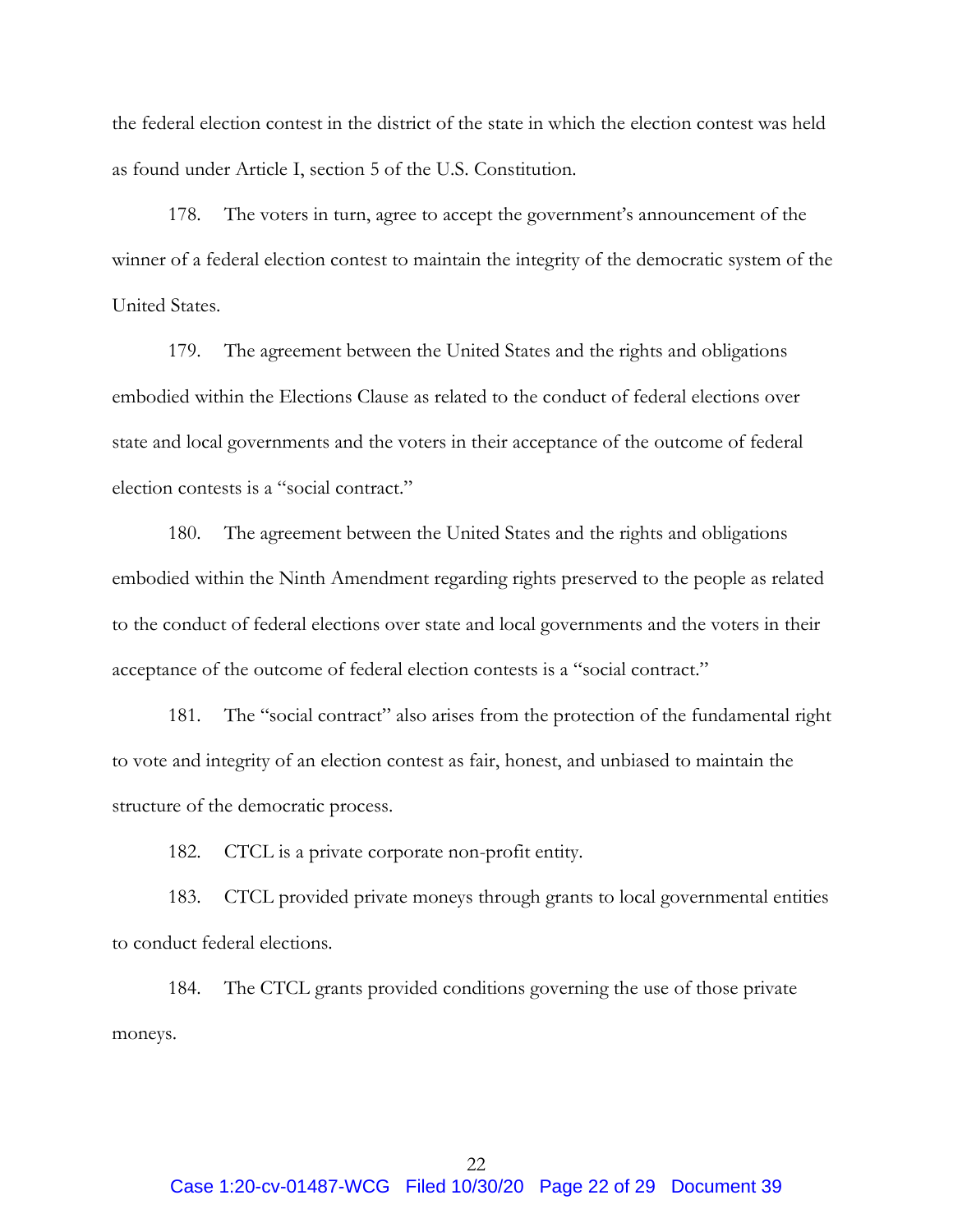185. The local governmental entities accepted the conditions as a policy and agree to adhere to the conditions.

186. The City of Milwaukee accepted \$2,154,500 in private grant moneys from CTCL.

187. The City of Racine accepted \$942,100 in private grant moneys from CTCL.

188. The City of Madison accepted \$1,271,788 in private grant moneys from

CTCL.

189. The City of Kenosha accepted \$862,799 in private grant moneys from CTCL.

190. The City of Green Bay accepted \$1.09 million in private grant moneys from CTCL.

191. The local governmental entities, according to their policies and customs, agreed to expend the private moneys exclusively for the purpose as described in the conditions in the conduct of federal elections.

192. The conditions, as adopted by each local governmental entity, is an additional regulation in the conduct of federal elections.

193. The local governmental entities further agreed not only to adhere to the conditions but to report back to the private entity CTCL.

194. The CTCL grant, with conditions, is a contract.

195. The local governmental entities used the private moneys to conduct federal elections.

196. If the private moneys were not used to the satisfaction of the private entity CTCL, the government is to return those moneys.

# 23

Case 1:20-cv-01487-WCG Filed 10/30/20 Page 23 of 29 Document 39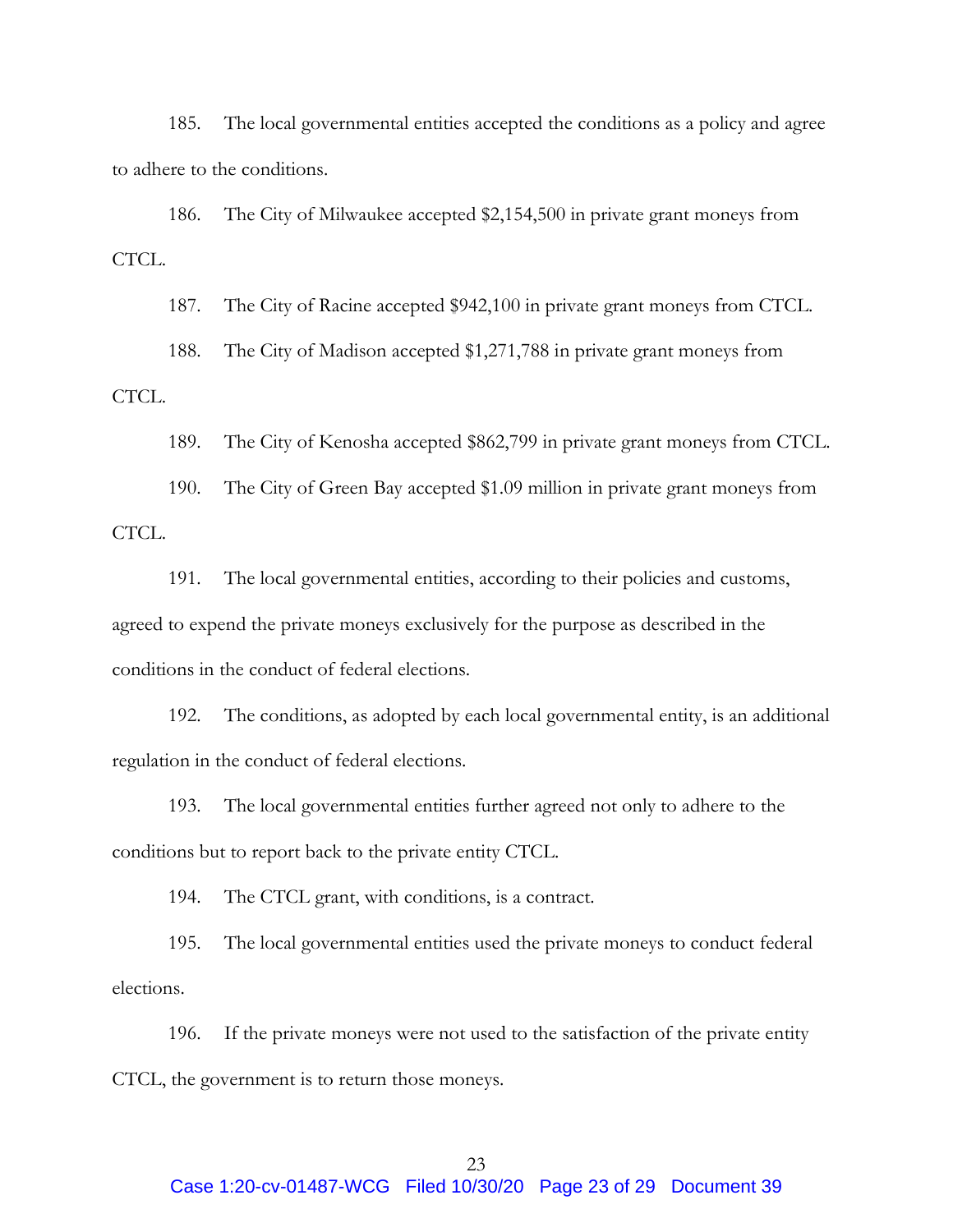197. Hence, the governmental entity had to conduct the federal elections, at least in part, in a manner that satisfied the private entity, and not the United States.

198. Thus, the private entity is overseeing the conduct of federal elections in contradiction of the Elections Clause and the rights preserved to the people under the Ninth Amendment.

199. The private contract between CTCL and the local government interfered with the social contract of the Elections Clause governing the compelling interest of the United States with the voter regarding the integrity of federal elections and the voter intertwined with the voter's fundamental right to vote.

200. The private contract between CTCL and the local government interfered with the social contract of the rights preserved to the people under the Ninth Amendment governing the compelling interest of the United States with the voter regarding the integrity of federal elections and the voter intertwined with the voter's fundamental right to vote.

201. Other local governmental entities in Wisconsin did not use private moneys to conduct federal elections.

202. Plaintiff David Tarczon is an eligible Wisconsin voter residing in the City of Racine. He resides and will vote in the 1st Congressional District.

203. Plaintiff Elizabeth Clemens-Tarczon is an eligible Wisconsin voter residing in the City of Racine. She resides in and will vote in the 1st Congressional.

204. Plaintiff Jonathan Hunt is an eligible Wisconsin voter residing in the City of Milwaukee. He resides and will vote in the 4th Congressional District.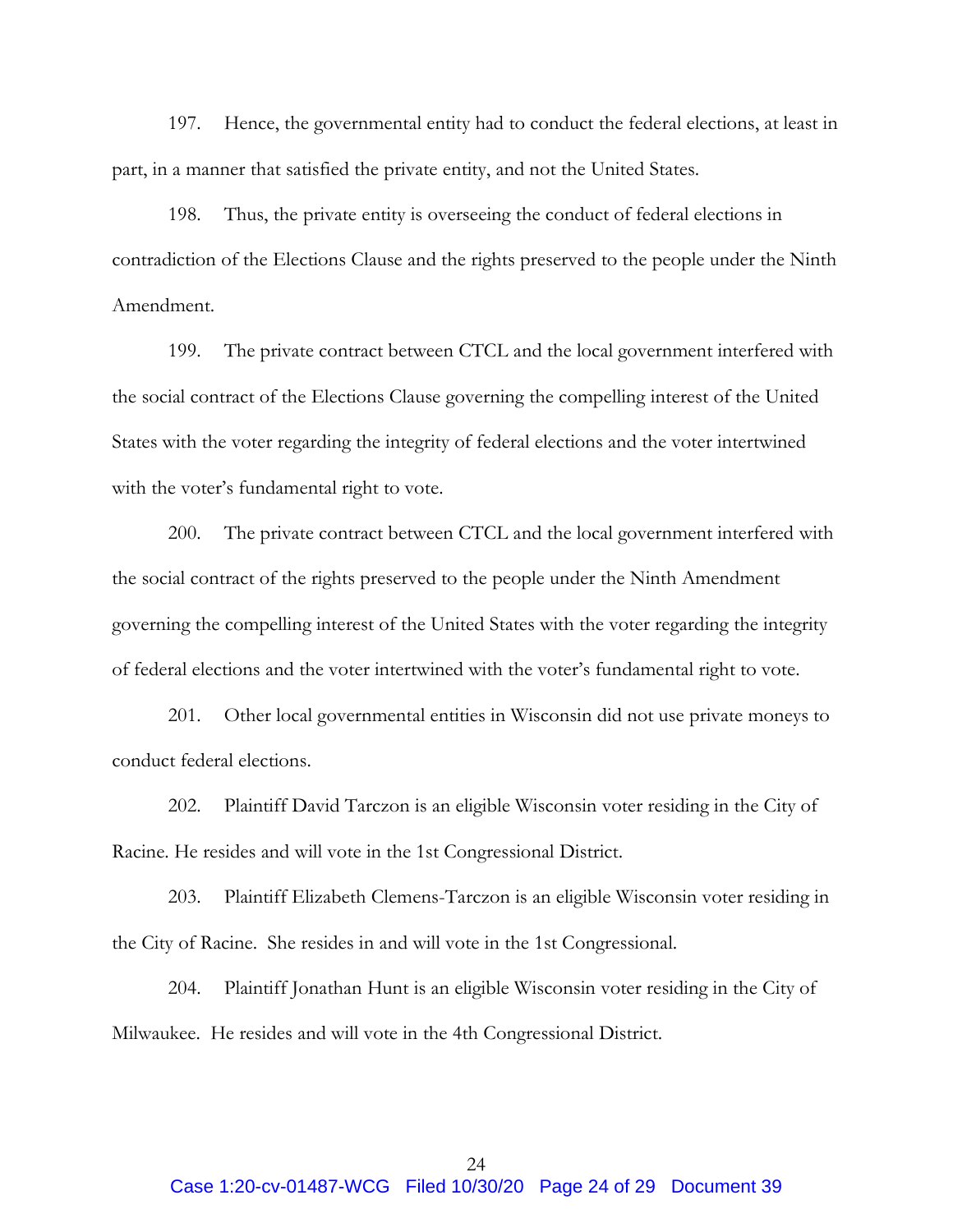205. Plaintiff Paula Perez is an eligible Wisconsin voter residing in the City of Kenosha. She resides in and will vote in the 1st Congressional District.

206. Plaintiff Maria Eck is an eligible Wisconsin voter residing in the City of Green Bay. She resides in and will vote in the 8th Congressional District.

207. Plaintiff Douglas Doeran an eligible Wisconsin voter residing in the City of Green Bay. He resides in and will vote in the 8th Congressional District.

208. Plaintiff Navin Jarugumilli is an eligible Wisconsin voter residing in the City of Madison. He resides in and will vote in the 2nd Congressional District.

209. Defendant City of Racine is a Wisconsin local government located in the 1st Congressional District.

210. Defendant City of Milwaukee is a Wisconsin local government located in the 4th Congressional District.

211. Defendant City of Kenosha is a Wisconsin local government in the 1st Congressional District.

212. Defendant City of Green Bay is a Wisconsin local government in the 8th Congressional District.

213. Defendant City of Madison is a Wisconsin local government in the 2nd Congressional District.

214. Each of the respective cities of Milwaukee, Madison, Kenosha, Racine, and Green Bay accepted a CTCL grant to conduct the federal election in their respective congressional district.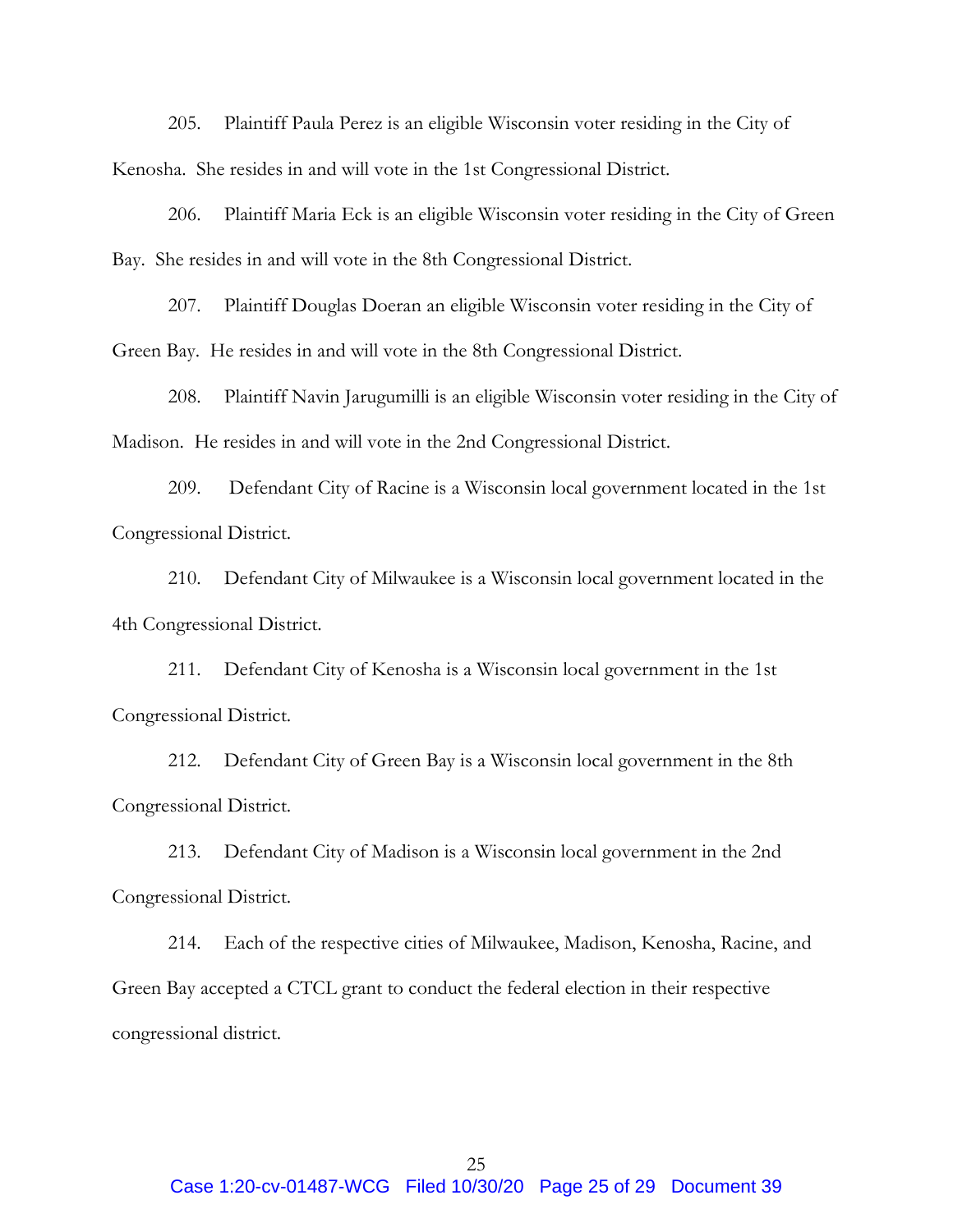215. When local governments and their officials accept private moneys to conduct federal elections, the government interferes with the integrity of a core governmental public function embodied within the federal election process, the Elections Clause, the Ninth Amendment and related federal common law.

216. When the local government accepts conditional grants for moneys to conduct federal elections, it undermines the rights and obligations the voter is entitled to rely upon from the United States which implicates the integrity of the election.

217. Plaintiffs David Tarczon, Elizabeth Clemens-Tarczon, Jonathan Hunt, Paula Perez, Maria Eck, Douglas Doeran, Navin Jarugumilli know of the CTCL private monetary grants and conditions imposed upon their respective local government. Each believe the acceptance of private moneys to conduct federal elections interferes with the social contract of the Elections Clause to ensure fair, honest, and unbiased elections and their acceptance of the election outcome.

218. Plaintiffs David Tarczon, Elizabeth Clemens-Tarczon, Jonathan Hunt, Paula Perez, Maria Eck, Douglas Doeran, Navin Jarugumilli also believe that the acceptance of private moneys to conduct federal elections interferes with the social contract derived from the Ninth Amendment to ensure fair, honest, and unbiased elections and her acceptance of the election outcome.

219. The Cities know of the CTCL private monetary grant and its conditions imposed upon their respective local governments.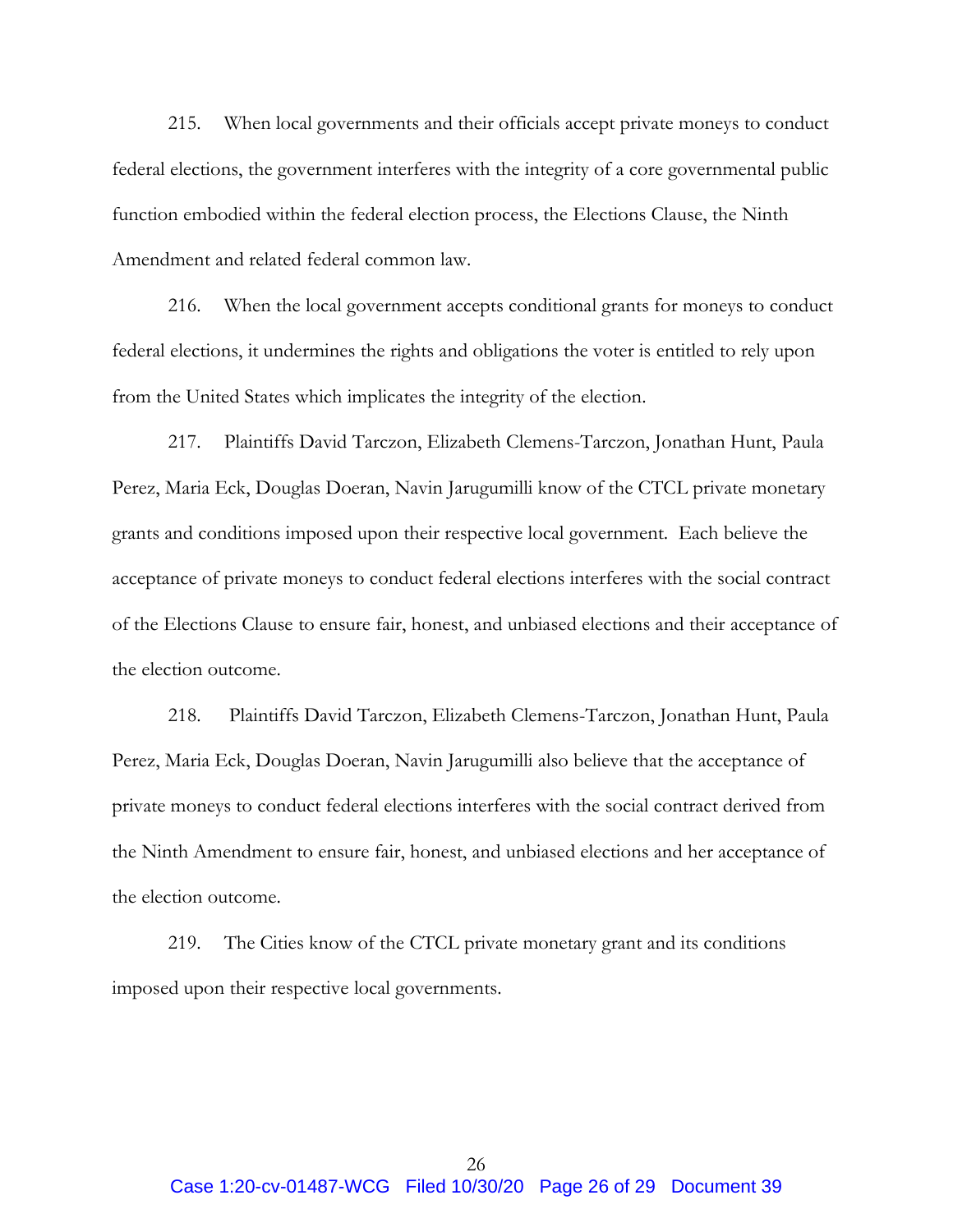220. The Cities' acceptance of private moneys to conduct federal elections interferes with the social contract of the Elections Clause to ensure fair, honest, and unbiased elections and their acceptance of the election outcome.

221. The Cities' acceptance of private moneys to conduct federal elections interferes with the social contract derived from the Ninth Amendment to ensure fair, honest, and unbiased elections and her acceptance of the election outcome.

222. When an election outcome is at issue due to the conduct of the federal election, ultimately, is it each respective house of Congress that decides who shall be seated as an elected representative for that Congressional district under Article I, section 5 of the U.S. Constitution.

223. If a congressional house rejects the elected representative and refuses to seat the representative, then each Plaintiff's vote did not count, regardless of who she voted for because the rejection invalidated the federal election process.

224. The congressional invalidation of an elected representative and refusal to seat that representative invalids all previously cast ballots within that congressional district.

225. As a result of the alleged facts, the voter is then disadvantaged as the voter has suffered an injury or will suffer an injury from the local governmental entities who accepted private grant moneys to conduct federal elections, over those local governmental entities who did not.

226. Hence, the voters also have a constitutional right not to be deliberately placed in a governmentally controlled election process in which the acceptance of private grant moneys to conduct federal elections is a design that wastes the ballot of the voter when the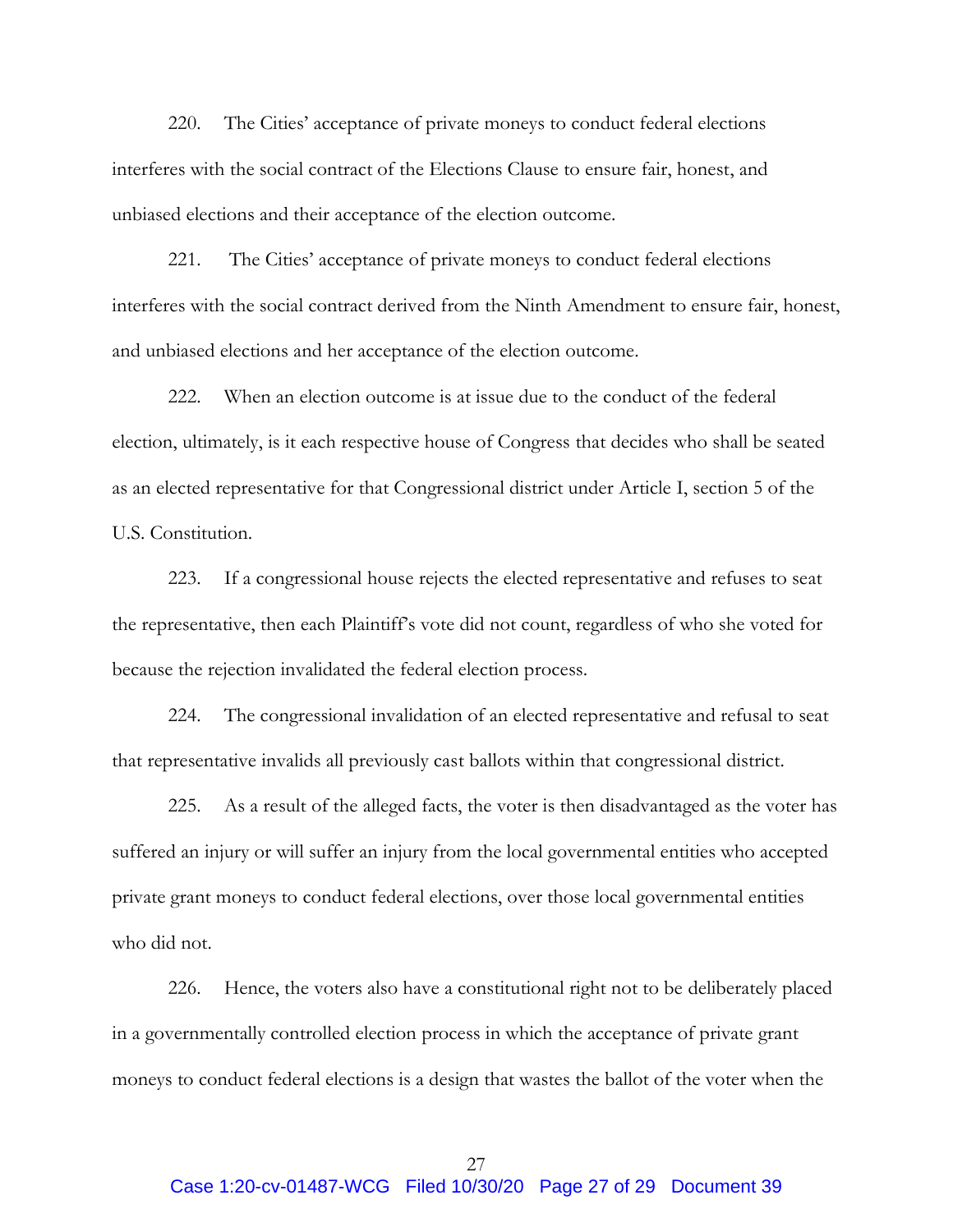elected representative is denied by Congressional action to deny that representative his or her seat in Congress.

227. The voters are disenfranchised by not have a Congressional representative until a special election if either house of Congress calls a special election—as occurred in North Carolina's Ninth Congressional District after the November 2018 election.

228. In any Congressional district that did not accept private CTCL funding to conduct federal elections, the federal election process is upheld with the acceptance of the elected representative as having a seat in Congress.

229. Therefore, each Plaintiff is treated differently when either house rejects the elected representative and hence, invalidates the federal election process, and accepts the representative from the congressional district in which the governmental entity did not accept private monetary conditional grants.

230. The Plaintiffs requests this Court to declare under 28 U.S.C. 2201, that the local government's acceptance of private funds through conditional grants is unconstitutional as violative of the Equal Protection Clause of the U.S. Constitution.

231. This Court should grant any other relief it deems proper, necessary, or just under the circumstance of this case.

## **Demand for Jury Trial**

232. Plaintiffs demand a jury trial.